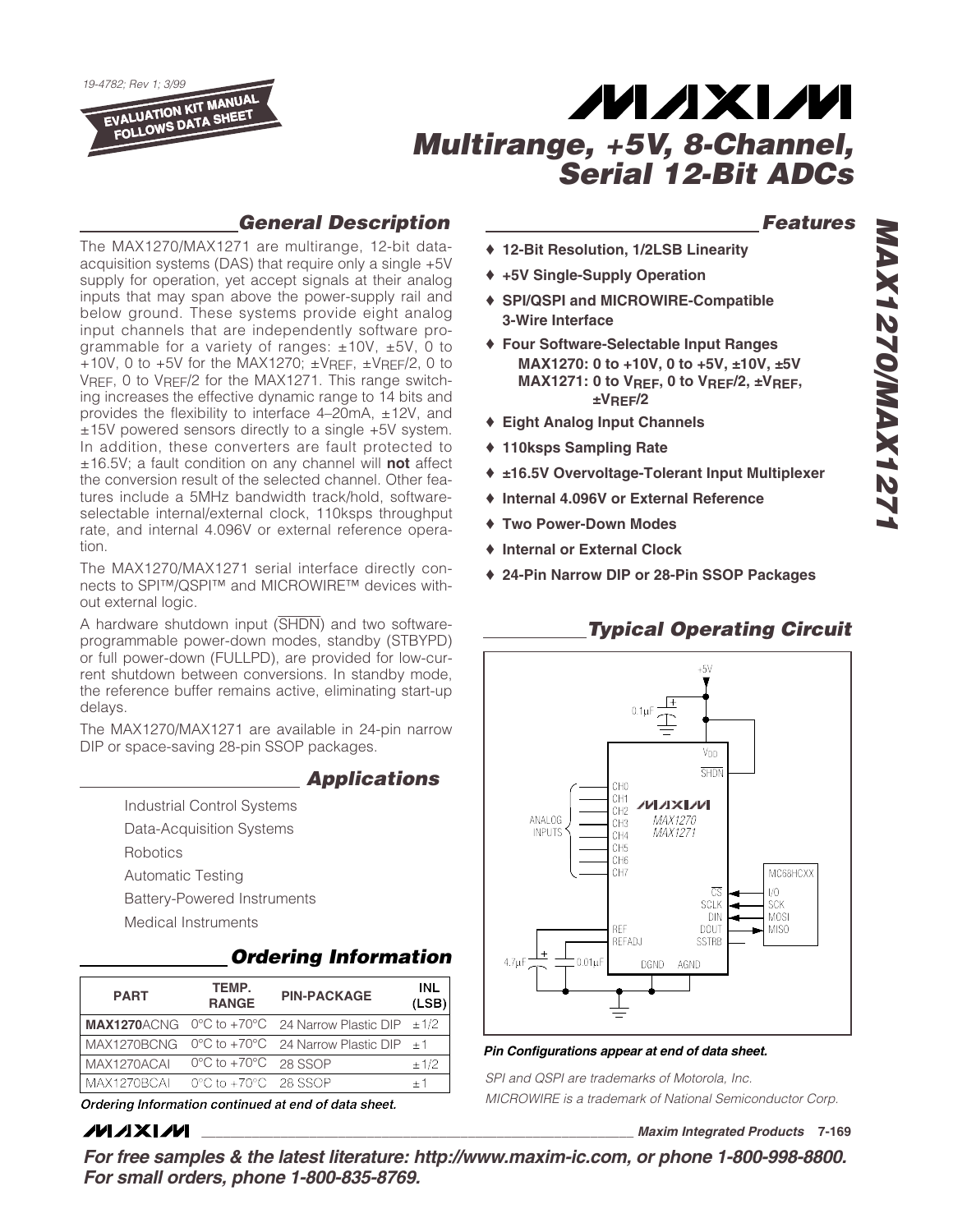### **ABSOLUTE MAXIMUM RATINGS**

| Continuous Power Dissipation ( $T_A = +70^{\circ}C$ ) |  |
|-------------------------------------------------------|--|

24-Pin Narrow DIP (derate 13.33mW/°C above +70°C)..1067mW

28-Pin SSOP (derate 9.52mW/°C above +70°C) ..........762mW

Operating Temperature Ranges

| Lead Temperature (soldering, 10sec) +300°C |  |
|--------------------------------------------|--|

*/VI/IXI/VI* 

*Stresses beyond those listed under "Absolute Maximum Ratings" may cause permanent damage to the device. These are stress ratings only, and functional operation of the device at these or any other conditions beyond those indicated in the operational sections of the specifications is not implied. Exposure to absolute maximum rating conditions for extended periods may affect device reliability.*

## **ELECTRICAL CHARACTERISTICS**

(V<sub>DD</sub> = +5.0V ±5%; unipolar/bipolar range; external reference mode, VREF = +4.096V; 4.7µF at REF; external clock, fcLK = 2.0MHz (50% duty cycle), 18 clock/conversion cycle, 110ksps;  $T_A = T_{MIN}$  to  $T_{MAX}$ ; unless otherwise noted. Typical values are  $T_A = +25^{\circ}$ C.)

| <b>PARAMETERS</b>                                                                                                                          | <b>SYMBOL</b> | <b>CONDITIONS</b>                 | <b>MIN</b>      | <b>TYP</b> | <b>MAX</b> | <b>UNITS</b> |            |  |
|--------------------------------------------------------------------------------------------------------------------------------------------|---------------|-----------------------------------|-----------------|------------|------------|--------------|------------|--|
| <b>ACCURACY</b> (Note 1)                                                                                                                   |               |                                   |                 |            |            |              |            |  |
| Resolution                                                                                                                                 |               |                                   |                 | 12         |            |              | bits       |  |
| Integral Nonlinearity                                                                                                                      | <b>INL</b>    | <b>MAX127 A</b>                   |                 |            |            | $\pm 0.5$    | <b>LSB</b> |  |
|                                                                                                                                            |               | <b>MAX127_B</b>                   |                 |            |            | ±1.0         |            |  |
| Differential Nonlinearity                                                                                                                  | <b>DNL</b>    | No missing codes over temperature |                 |            |            | ±1           | <b>LSB</b> |  |
|                                                                                                                                            |               | Unipolar                          | <b>MAX127 A</b> |            |            | ±3           |            |  |
| Offset Error                                                                                                                               |               |                                   | <b>MAX127_B</b> |            |            | ±5           |            |  |
|                                                                                                                                            |               | Bipolar                           | <b>MAX127 A</b> |            |            | ±5           | <b>LSB</b> |  |
|                                                                                                                                            |               |                                   | <b>MAX127_B</b> |            |            | ±10          |            |  |
| Channel-to-Channel Offset                                                                                                                  |               | Unipolar                          |                 |            | ±0.1       |              |            |  |
| Error Matching                                                                                                                             |               | Bipolar                           |                 |            | ±0.3       |              | <b>LSB</b> |  |
| Gain Error<br>(Note 2)                                                                                                                     |               | Unipolar                          | <b>MAX127 A</b> |            |            | ±7           | <b>LSB</b> |  |
|                                                                                                                                            |               |                                   | <b>MAX127_B</b> |            |            | ±10          |            |  |
|                                                                                                                                            |               | Bipolar                           | <b>MAX127 A</b> |            |            | ±7           |            |  |
|                                                                                                                                            |               |                                   | <b>MAX127 B</b> |            |            | ±10          |            |  |
| Gain Error Temperature                                                                                                                     |               | Unipolar, external reference      |                 |            | $\pm 3$    |              |            |  |
| Coefficient (Note 2)                                                                                                                       |               | Bipolar, external reference       |                 |            | ±5         |              | ppm/°C     |  |
| <b>DYNAMIC SPECIFICATIONS</b> (10kHz sine-wave input, $\pm 10Vp-p$ (MAX1270), or $\pm 4.096Vp-p$ (MAX1271), f <sub>SAMPLE</sub> = 110ksps) |               |                                   |                 |            |            |              |            |  |
| Signal-to-Noise + Distortion<br>Ratio                                                                                                      | <b>SINAD</b>  |                                   |                 | 70         |            |              | dB         |  |
| <b>Total Harmonic Distortion</b>                                                                                                           | <b>THD</b>    | Up to the 5th harmonic            |                 |            | $-87$      | $-78$        | dB         |  |
| Spurious-Free Dynamic Range                                                                                                                | <b>SFDR</b>   |                                   |                 | 80         |            |              | dB         |  |
| Channel-to-Channel Crosstalk                                                                                                               |               | 50kHz (Note 3)                    |                 |            | $-86$      |              |            |  |
|                                                                                                                                            |               | DC, $V_{IN} = \pm 16.5V$          |                 |            | $-96$      |              | dB         |  |
| Aperture Delay                                                                                                                             |               | External clock mode               |                 |            | 15         |              | ns         |  |
| Aperture Jitter                                                                                                                            |               | External clock mode               |                 |            | < 50       |              | ps         |  |
|                                                                                                                                            |               | Internal clock mode               |                 |            | 10         |              | ns         |  |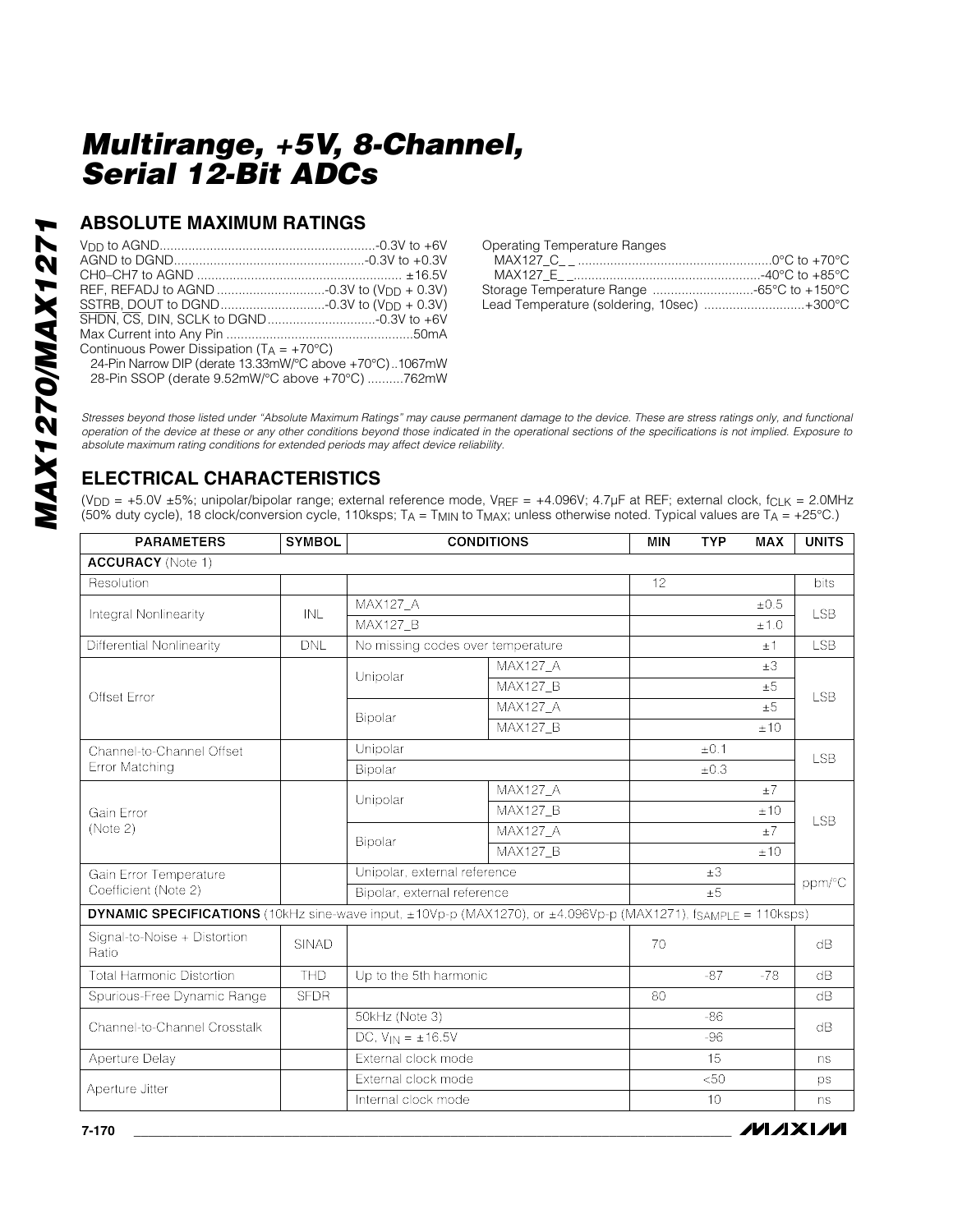### **ELECTRICAL CHARACTERISTICS (continued)**

(V<sub>DD</sub> = +5.0V ±5%; unipolar/bipolar range; external reference mode, V<sub>REF</sub> = +4.096V; 4.7µF at REF; external clock, f<sub>CLK</sub> = 2.0MHz (50% duty cycle), 18 clock/conversion cycle, 110ksps;  $T_A = T_{MIN}$  to  $T_{MAX}$ ; unless otherwise noted. Typical values are  $T_A = +25^{\circ}$ C.)

| <b>PARAMETERS</b>                                                                  | <b>SYMBOL</b>                 | <b>CONDITIONS</b>        |                           |                              | <b>MIN</b>    | <b>TYP</b>   | <b>MAX</b>  | <b>UNITS</b> |
|------------------------------------------------------------------------------------|-------------------------------|--------------------------|---------------------------|------------------------------|---------------|--------------|-------------|--------------|
| <b>ANALOG INPUT</b>                                                                |                               |                          |                           |                              |               |              |             |              |
| Track/Hold Acquisition Time                                                        | t <sub>ACQ</sub>              | $f_{CLK} = 2.0 MHz$      |                           |                              |               |              | 3           | $\mu s$      |
|                                                                                    |                               |                          | ±10V or ±VREF range       |                              |               | 5            |             |              |
|                                                                                    |                               | $-3dB$                   |                           | ±5V or ±VREF/2 range         |               | 2.5          |             |              |
| Small-Signal Bandwidth                                                             |                               | rolloff                  |                           | 0 to 10V or 0 to VREF range  |               | 2.5          |             | MHz          |
|                                                                                    |                               |                          |                           | 0 to 5V or 0 to VREF/2 range |               | 1.25         |             |              |
|                                                                                    |                               |                          | MAX1270                   | $RNG = 1$                    | 0             |              | 10          |              |
|                                                                                    |                               | Unipolar<br>$(BIP = 0),$ |                           | $RNG = 0$                    | 0             |              | 5           |              |
|                                                                                    |                               | Table 3                  | MAX1271                   | $RNG = 1$                    | $\Omega$      |              | VREF        |              |
| Input Voltage Range                                                                | <b>V<sub>IN</sub></b>         |                          |                           | $RNG = 0$                    | $\mathbf{O}$  |              | $V_{REF}/2$ | V            |
|                                                                                    |                               |                          | MAX1270                   | $RNG = 1$                    | $-10$         |              | 10          |              |
|                                                                                    |                               | Bipolar<br>$(BIP = 1)$ , |                           | $RNG = 0$                    | $-5$          |              | 5           |              |
|                                                                                    |                               | Table 3                  | MAX1271                   | $RNG = 1$                    | $-V$ REF      |              | VREF        |              |
|                                                                                    |                               |                          |                           | $RNG = 0$                    | $-V$ REF $/2$ |              | $V_{REF}/2$ |              |
|                                                                                    | $I_{IN}$                      |                          | MAX1270                   | 0 to 10V range               | $-10$         |              | 720         | μA           |
|                                                                                    |                               | Unipolar                 |                           | 0 to 5V range                | $-10$         |              | 360         |              |
|                                                                                    |                               |                          | MAX1271                   |                              | $-10$         | 0.1          | 10          |              |
| Input Current                                                                      |                               | Bipolar                  | MAX1270                   | $±10V$ range                 | $-1200$       |              | 720         |              |
|                                                                                    |                               |                          |                           | $±5V$ range                  | $-600$        |              | 360         |              |
|                                                                                    |                               |                          | MAX1271                   | $\pm$ V <sub>REF</sub> range | $-1200$       |              | 10          |              |
|                                                                                    |                               |                          |                           | ±V <sub>REF</sub> /2 range   | $-600$        |              | 10          |              |
| Dynamic Resistance                                                                 | $\Delta V_{IN}/\Delta I_{IN}$ | Unipolar                 |                           |                              | 21            |              | $k\Omega$   |              |
|                                                                                    |                               | Bipolar                  |                           |                              |               | 16           |             |              |
| Input Capacitance                                                                  |                               | (Note 4)                 |                           |                              |               |              | 40          | pF           |
| <b>INTERNAL REFERENCE</b>                                                          |                               |                          |                           |                              |               |              |             |              |
| <b>REF Output Voltage</b>                                                          | <b>VREF</b>                   | $T_A = +25$ °C           |                           |                              | 4.076         | 4.096        | 4.116       | $\vee$       |
| REF Output Tempco                                                                  | <b>TC VREF</b>                | MAX1270_C/MAX1271_C      |                           |                              |               | ±15          |             | ppm/°C       |
|                                                                                    |                               | MAX1270_E/MAX1271_E      |                           |                              |               | ±30          |             |              |
| <b>Output Short Circuit Current</b>                                                |                               |                          |                           |                              |               |              | 30          | mA           |
| Load Regulation (Note 5)                                                           |                               |                          | 0 to 0.5mA output current |                              |               |              | 10          | mV           |
| Capacitive Bypass at REF                                                           |                               |                          |                           |                              | 4.7           |              |             | $\mu$ F      |
| Capacitive Bypass at REFADJ                                                        |                               |                          |                           |                              | 0.01          |              |             | μF           |
| <b>REFADJ Output Voltage</b>                                                       |                               |                          |                           |                              | 2.465         | 2.500        | 2.535       | $\vee$       |
| REFADJ Adjustment Range                                                            |                               | Figure 1                 |                           |                              |               | ±1.5         |             | $\%$         |
| Buffer Voltage Gain                                                                |                               |                          |                           |                              |               | 1.638        |             | V/V          |
| <b>REFERENCE INPUT</b> (Reference buffer disabled, reference input applied to REF) |                               |                          |                           |                              |               |              |             |              |
| Input Voltage Range                                                                |                               |                          |                           |                              | 2.40          |              | 4.18        | $\vee$       |
| Input Current                                                                      |                               | $V_{REF} = 4.18V$        |                           | Normal or STBYPD             |               |              | 400         | μA           |
|                                                                                    |                               | <b>FULLPD</b>            |                           |                              |               | $\mathbf{1}$ |             |              |

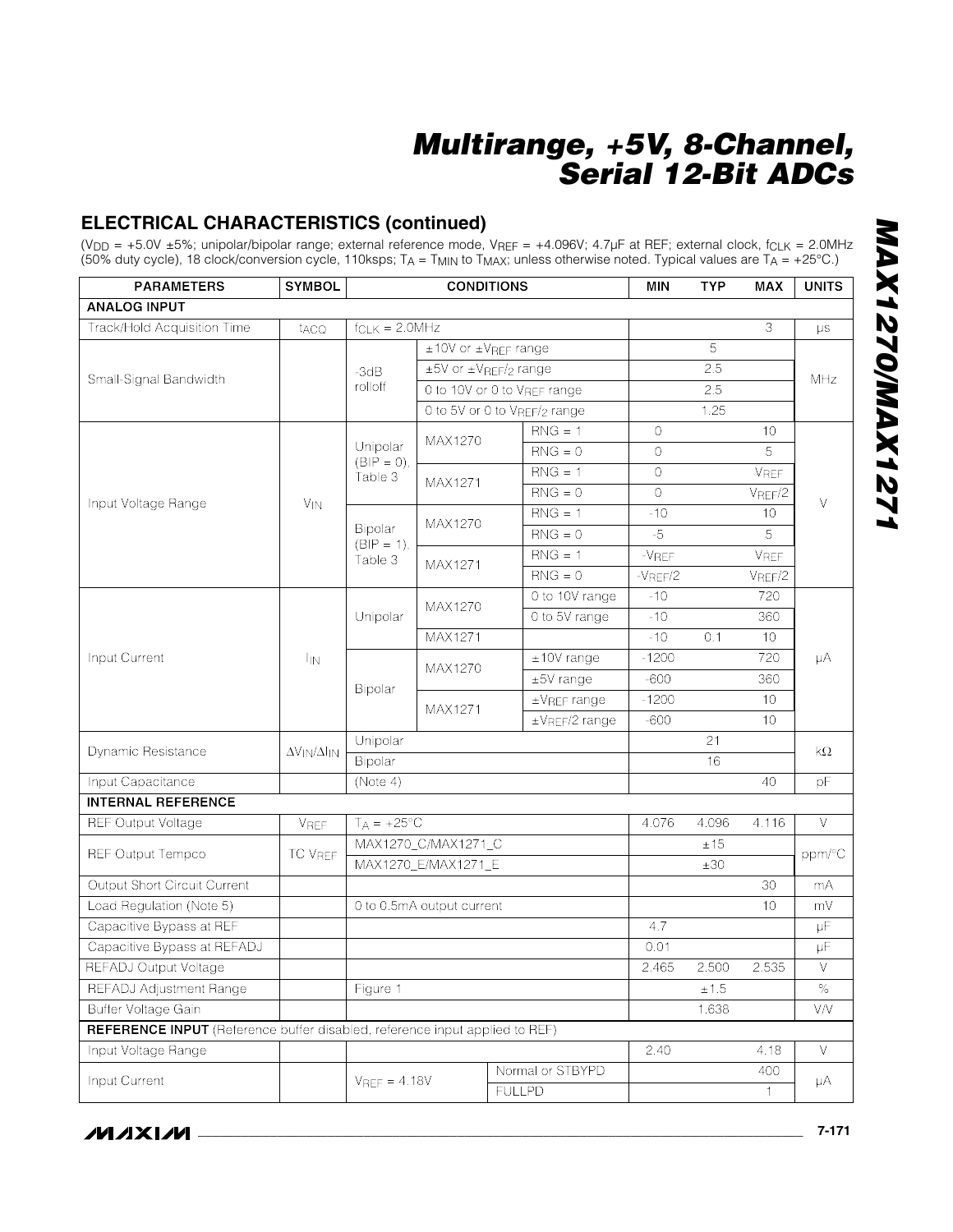### **ELECTRICAL CHARACTERISTICS (continued)**

(V<sub>DD</sub> = +5.0V ±5%; unipolar/bipolar range; external reference mode, V<sub>REF</sub> = +4.096V; 4.7µF at REF; external clock, f<sub>CLK</sub> = 2.0MHz (50% duty cycle), 18 clock/conversion cycle, 110ksps;  $T_A = T_{MIN}$  to  $T_{MAX}$ ; unless otherwise noted. Typical values are  $T_A = +25^{\circ}$ C.)

| <b>PARAMETERS</b>                           | <b>SYMBOL</b>     | <b>CONDITIONS</b>                          |                       | <b>MIN</b>  | <b>TYP</b> | <b>MAX</b> | <b>UNITS</b> |
|---------------------------------------------|-------------------|--------------------------------------------|-----------------------|-------------|------------|------------|--------------|
|                                             |                   |                                            | Normal or STBYPD      | 10          |            |            | $k\Omega$    |
| Input Resistance                            |                   | $V_{REF} = 4.18V$                          | <b>FULLPD</b>         | 4.18        |            |            | $M\Omega$    |
| REFADJ Threshold for Buffer<br>Disable      |                   |                                            |                       | $VDD - 0.5$ |            |            | $\vee$       |
| <b>POWER REQUIREMENT</b>                    |                   |                                            |                       |             |            |            |              |
| Supply Voltage                              | V <sub>DD</sub>   |                                            |                       | 4.75        |            | 5.25       | V            |
|                                             |                   | Normal                                     | Bipolar range         |             |            | 18         | mA           |
| <b>Supply Current</b>                       |                   |                                            | Unipolar range        |             | 6          | 10         |              |
|                                             | IDD               | STBYPD power down mode (Note 6)            |                       |             | 700        | 850        | μA           |
|                                             |                   | FULLPD power down mode                     |                       |             | 120        | 220        |              |
| Power-Supply Rejection                      | <b>PSRR</b>       | External reference = 4.096V                |                       |             | ±0.1       | ±0.5       | <b>LSB</b>   |
| Ratio (Note 7)                              |                   | Internal reference                         |                       |             | ±0.5       |            |              |
| <b>TIMING</b>                               |                   |                                            |                       |             |            |            |              |
| <b>External Clock Frequency</b><br>Range    | fCLK              |                                            |                       | 0.1         |            | 2.0        | <b>MHz</b>   |
|                                             |                   | External clock mode (Note 8)               |                       | 3           |            |            | μs           |
| <b>Acquisition Phase</b>                    |                   | Internal clock mode, Figure 9              |                       | 3           |            | 5          |              |
| <b>Conversion Time</b>                      |                   | External clock mode (Note 8)               |                       | 6           |            |            |              |
|                                             | tconv             | Internal clock mode, Figure 9              |                       | 6           | 7.7        | 11         | $\mu s$      |
|                                             |                   | External clock mode<br>Internal clock mode |                       |             |            | 110        |              |
| Throughput Rate                             |                   |                                            |                       |             |            | 43         | ksps         |
| Bandgap Reference Start-Up<br>Time (Note 9) |                   | Power-up                                   |                       |             | 200        |            | μs           |
| Reference Buffer Settling Time              |                   | To 0.1mV, REF<br>bypass capacitor          | $C_{REF} = 4.7 \mu F$ |             | 8          |            | ms           |
|                                             |                   | fully discharged                           | $C$ RFF = $33\mu$ F   |             | 60         |            |              |
| DIGITAL INPUTS: DIN, SCLK, CS, SHDN         |                   |                                            |                       |             |            |            |              |
| Input High Threshold Voltage                | V <sub>IH</sub>   |                                            |                       |             |            | 2.4        | V            |
| Input Low Threshold Voltage                 | $V_{\parallel L}$ |                                            |                       | 0.8         |            |            | V            |
| Input Hysteresis                            | $V_{HYS}$         |                                            |                       |             | 0.2        |            | $\vee$       |
| Input Leakage Current                       | <sup>I</sup> IN   | $V_{IN} = 0$ to $V_{DD}$                   |                       | $-10$       |            | 10         | μA           |
| Input Capacitance                           | $C_{IN}$          | (Note 4)                                   |                       |             |            | 15         | рF           |
| <b>DIGITAL OUTPUTS: DOUT, SSTRB</b>         |                   |                                            |                       |             |            |            |              |
| Output Voltage Low                          |                   | $I_{SINK} = 5mA$                           |                       |             |            | 0.4        | V            |
|                                             | VOL               | $I_{SINK} = 16mA$                          |                       |             | 0.4        |            |              |
| Output Voltage High                         | VOH               | $IsouRCE = 0.5mA$                          |                       | $VDD - 0.5$ |            |            | $\vee$       |
| Three-State Leakage Current                 | IL.               | $\overline{CS}$ = $V_{DD}$                 |                       | $-10$       |            | 10         | μA           |
| Three-State Output Capacitance              | COUT              | $\overline{CS}$ = $V_{DD}$ (Note 4)        |                       |             |            | 15         | pF           |

**MAXIM**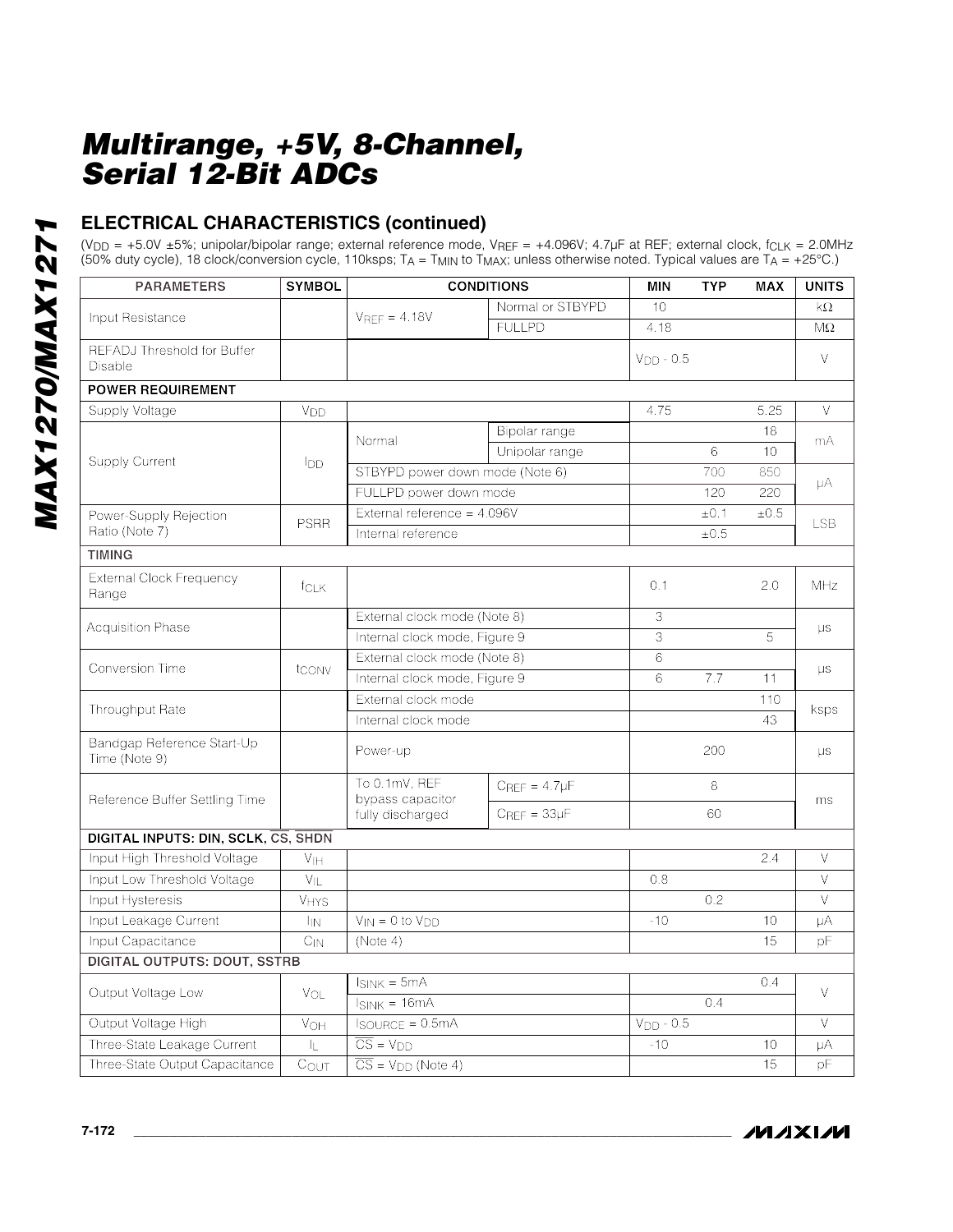### **TIMING CHARACTERISTICS**

(V<sub>DD</sub> = +4.75V to +5.25; unipolar/bipolar range; external reference mode, V<sub>REF</sub> = +4.096V; 4.7µF at REF; external clock, f<sub>CLK</sub> = 2MHz; T<sub>A</sub> = T<sub>MIN</sub> to T<sub>MAX</sub>, unless otherwise noted. Typical values are T<sub>A</sub> = +25°C.) (Figures 2, 5, 7, 10)

| <b>PARAMETERS</b>                          | <b>SYMBOL</b>   | <b>CONDITIONS</b>                           | <b>MIN</b> | <b>TYP</b> | <b>MAX</b> | <b>UNITS</b> |
|--------------------------------------------|-----------------|---------------------------------------------|------------|------------|------------|--------------|
| DIN to SCLK Setup                          | tps             |                                             | 100        |            |            | ns           |
| DIN to SCLK Hold                           | t <sub>DH</sub> |                                             |            |            | $\Omega$   | ns           |
| <b>SCLK Fall to Output Data Valid</b>      | t <sub>DO</sub> | $CLOAD = 100pF$                             | 20         |            | 170        | ns           |
| CS Fall to Output Enable                   | tpv             | $CLOAD = 100pF$                             |            |            | 120        | ns           |
| CS Rise to Output Disable                  | ttr             | $CLOAD = 100pF$                             |            |            | 100        | ns           |
| CS to SCLK Rise Setup                      | tcss            |                                             | 100        |            |            | ns           |
| CS to SCLK Rise Hold                       | tcsh            |                                             | $\Omega$   |            |            | ns           |
| <b>SCLK Pulse Width High</b>               | t <sub>CH</sub> |                                             | 200        |            |            | ns           |
| <b>SCLK Pulse Width Low</b>                | tcL             |                                             | 200        |            |            | ns           |
| <b>SCLK Fall to SSTRB</b>                  | tsstre          | $CLOAD = 100pF$                             |            |            | 200        | ns           |
| CS to SSTRB Output Enable                  | tspv            | $CLOAD = 100pF$<br>External clock mode only |            |            | 200        | ns           |
| CS to SSTRB Output Disable                 | tstr            | $CLOAD = 100pF$<br>External clock mode only |            |            | 200        | ns           |
| <b>SSTRB Rise to SCLK Rise</b><br>(Note 4) | tsck            | Internal clock mode only                    | $\Omega$   |            |            | ns           |

Note 1: Accuracy specifications tested at V<sub>DD</sub> = +5.0V. Performance at power-supply tolerance limit is guaranteed by Power-Supply Rejection test.

**Note 2:** External reference: V<sub>REF</sub> = 4.096V, offset error nulled. Ideal last-code transition = FS - 3/2LSB.

**Note 3**: Ground "on" channel; sine wave applied to all "off" channels.  $V_{IN} = \pm 5V$  (MAX1270),  $V_{IN} = \pm 4V$  (MAX1271).

**Note 4:** Guaranteed by design, not production tested.

**Note 5:** Use static external loads during conversion for specified accuracy.

**Note 6:** Tested using internal reference.

Note 7: PSRR measured at full scale. Tested for the ±10V (MAX1270) and ±4.096V (MAX1271) input ranges.

**Note 8:** Acquisition phase and conversion time are dependent on the clock period; clock has 50% duty cycle (Figure 6).

**Note 9:** Not production tested. Provided for design guidance only.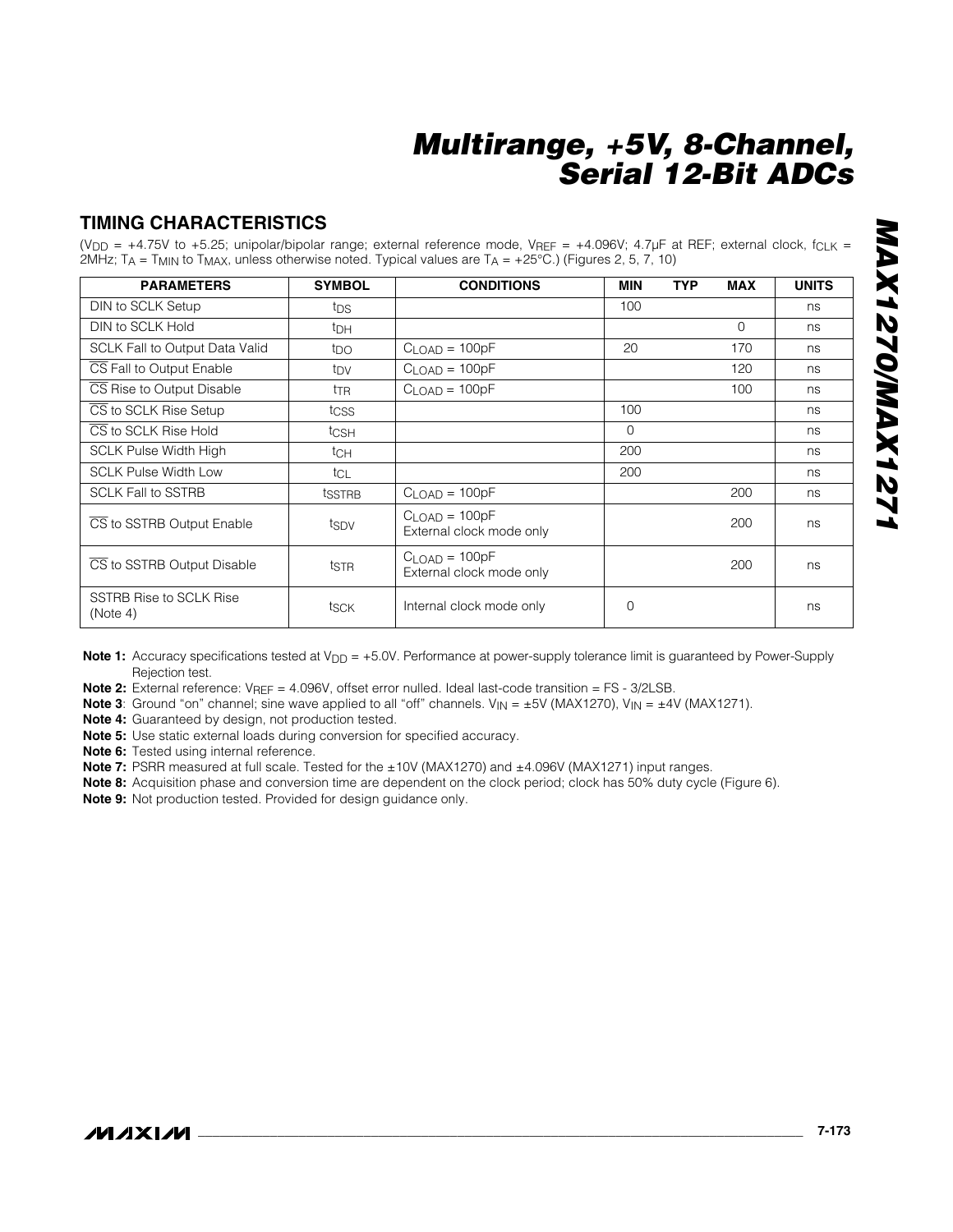### *Typical Operating Characteristics*

/VI /I X I /VI

(Typical Operating Circuit, V<sub>DD</sub> = +5V; external reference mode, V<sub>REF</sub> = +4.096V; 4.7µF at REF; external clock,  $f_{CLK}$  = 2MHz; 110ksps;  $T_A = +25^{\circ}$ C; unless otherwise noted.)



*MAX1270/MAX1271* **MAX1270/MAX127** 

**7-174 \_\_\_\_\_\_\_\_\_\_\_\_\_\_\_\_\_\_\_\_\_\_\_\_\_\_\_\_\_\_\_\_\_\_\_\_\_\_\_\_\_\_\_\_\_\_\_\_\_\_\_\_\_\_\_\_\_\_\_\_\_\_\_\_\_\_\_\_\_\_\_\_\_\_\_\_\_\_\_\_\_\_\_**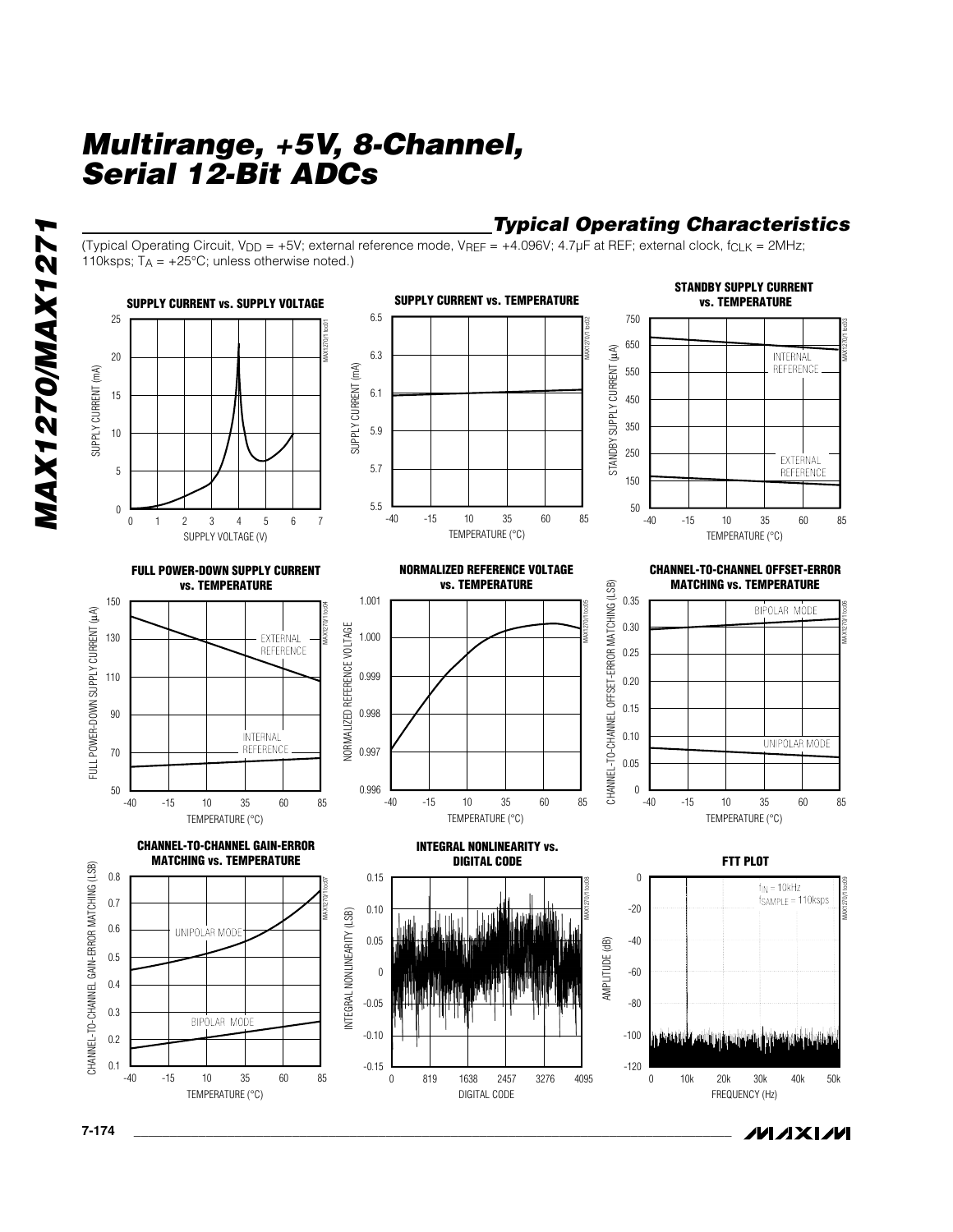## *Typical Operating Characteristics (continued)*

(Typical Operating Circuit, V<sub>DD</sub> = +5V; external reference mode, V<sub>REF</sub> = +4.096V; 4.7µF at REF; external clock,  $f_{CLK}$  = 2MHz; 110ksps;  $T_A = +25^{\circ}C$ ; unless otherwise noted.)





### *Pin Description*

| <b>PIN</b><br><b>NAME</b> |                                      |                           | <b>FUNCTION</b>                                                                                                                                                                                                                                                                                                      |  |  |  |  |
|---------------------------|--------------------------------------|---------------------------|----------------------------------------------------------------------------------------------------------------------------------------------------------------------------------------------------------------------------------------------------------------------------------------------------------------------|--|--|--|--|
| <b>DIP</b>                | <b>SSOP</b>                          |                           |                                                                                                                                                                                                                                                                                                                      |  |  |  |  |
| 1                         | 1.                                   | <b>V<sub>DD</sub></b>     | +5V Supply. Bypass with a 0.1µF capacitor to AGND.                                                                                                                                                                                                                                                                   |  |  |  |  |
| 2, 4                      | 2, 3                                 | <b>DGND</b>               | Digital Ground                                                                                                                                                                                                                                                                                                       |  |  |  |  |
| 3, 9,<br>22, 24           | 4, 7, 8,<br>11, 22,<br>24, 25,<br>28 | N.C.                      | No Connect. No internal connection.                                                                                                                                                                                                                                                                                  |  |  |  |  |
| 5                         | 5                                    | <b>SCLK</b>               | Serial Clock Input. Clocks data in and out of serial interface. In external clock mode, SCLK also<br>sets the conversion speed.                                                                                                                                                                                      |  |  |  |  |
| 6                         | 6                                    | $\overline{\text{CS}}$    | Active-Low Chip-Select Input. Data is not clocked into DIN unless $\overline{CS}$ is low. When $\overline{CS}$ is high,<br>DOUT is high impedance.                                                                                                                                                                   |  |  |  |  |
| $\overline{7}$            | 9                                    | <b>DIN</b>                | Serial Data Input. Data is clocked in on the rising edge of SCLK.                                                                                                                                                                                                                                                    |  |  |  |  |
| 8                         | 10                                   | <b>SSTRB</b>              | Serial Strobe Output. In internal clock mode, SSTRB goes low after the falling edge of the eighth<br>SCLK and returns high when conversion is done. In external clock mode, SSTRB pulses high for one<br>clock period before the MSB decision. High impedance when $\overline{CS}$ is high in external clock mode.   |  |  |  |  |
| 10                        | 12                                   | <b>DOUT</b>               | Serial Data Output. Data is clocked out on the falling edge of SCLK. High impedance when CS is high.                                                                                                                                                                                                                 |  |  |  |  |
| 11                        | 13                                   | <b>SHDN</b>               | Shutdown Input. When low, device is in FULLPD mode. Connect high for normal operation.                                                                                                                                                                                                                               |  |  |  |  |
| 12                        | 14                                   | <b>AGND</b>               | Analog Ground                                                                                                                                                                                                                                                                                                        |  |  |  |  |
| $13 - 20$                 | $15 - 21$ ,<br>23                    | $CHO-$<br>CH <sub>7</sub> | Analog Input Channels                                                                                                                                                                                                                                                                                                |  |  |  |  |
| 21                        | 26                                   | <b>REFADJ</b>             | Bandgap Voltage-Reference Output/External Adjust Pin. Bypass with a 0.01µF capacitor to AGND.<br>Connect to $V_{\text{DD}}$ when using an external reference at REF.                                                                                                                                                 |  |  |  |  |
| 23                        | 27                                   | <b>REF</b>                | Reference-Buffer Output/ADC Reference Input. In internal reference mode, the reference buffer pro-<br>vides a 4.096V nominal output, externally adjustable at REFADJ. In external reference mode, disable<br>the internal reference by pulling REFADJ to V <sub>DD</sub> and applying the external reference to REF. |  |  |  |  |

**MAX1270/MAX1271** *MAX1270/MAX1271*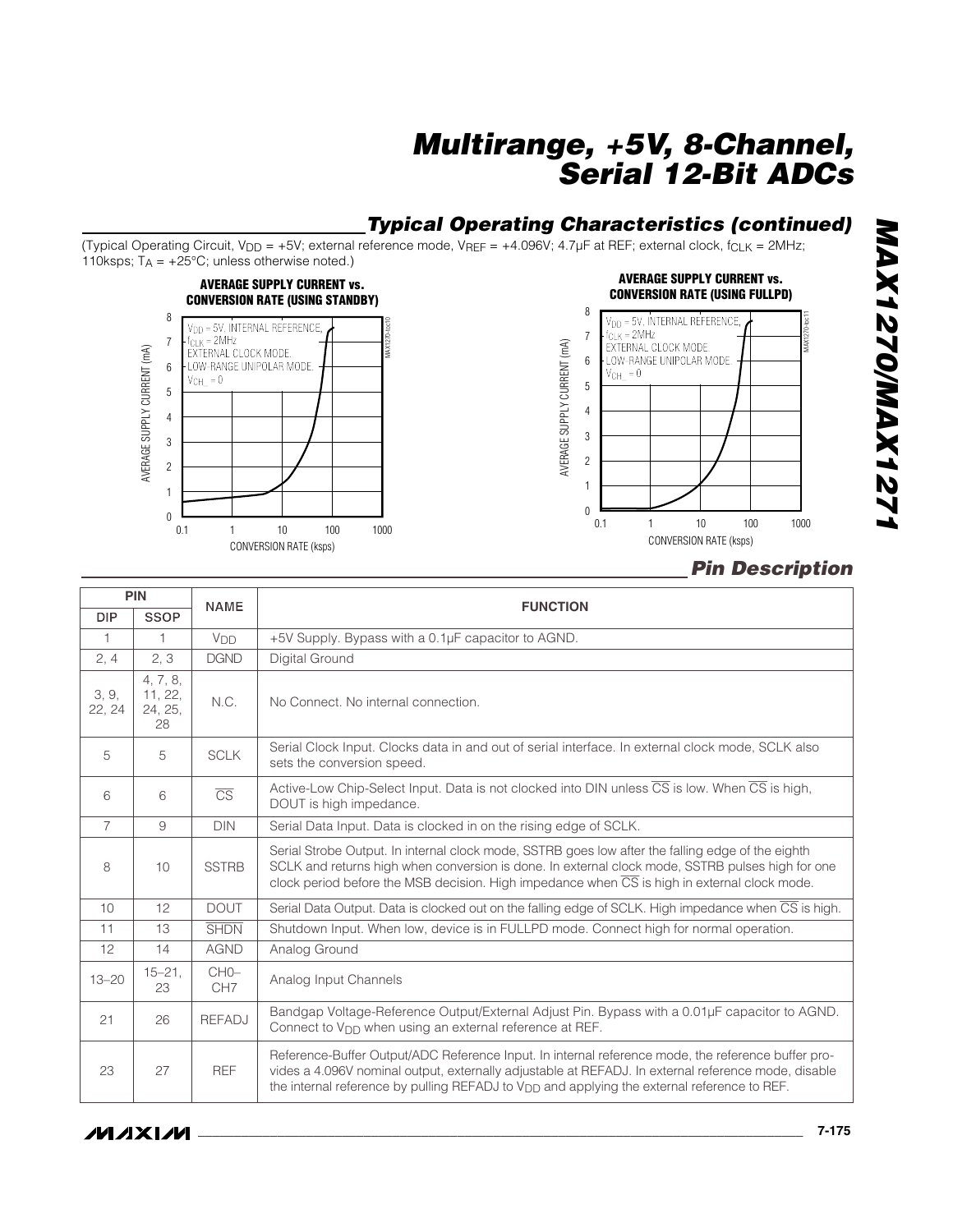

## *Detailed Description*

#### *Converter Operation*

The MAX1270/MAX1271 multirange, fault-tolerant ADCs use successive approximation and internal track/hold (T/H) circuitry to convert an analog signal to a 12-bit digital output. Figure 3 shows the block diagram of the MAX1270/MAX1271.

#### *Analog-Input Track/Hold*

The T/H enters tracking/acquisition mode on the falling edge of the sixth clock in the 8-bit input control word, and enters hold/conversion mode when the timed acquisition interval (six clock cycles, 3µs minimum) ends. In internal clock mode, the acquisition is timed by two external clock cycles and four internal clock cycles.

When operating in bipolar (MAX1270 and MAX1271) or



*Figure 1. Reference-Adjust Circuit Figure 2. Output Load Circuit for Timing Characteristics*

unipolar mode (MAX1270) the signal applied at the input channel is rescaled through the resistor-divider network formed by R1, R2, and R3 (Figure 4); a lowimpedance (<4Ω) input source is recommended to minimize gain error. When the MAX1271 is configured for unipolar mode, the channel input resistance  $(R_{IN})$ becomes a fixed 5.12kΩ (typ). Source impedances below 15kΩ (0 to V<sub>RFF</sub>) and 5kΩ (0 to V<sub>RFF</sub>/2) do not significantly affect the AC performance of the ADC.

The acquisition time  $(t_{ACQ})$  is a function of the source output resistance, the channel input resistance, and the T/H capacitance. Higher source impedances can be used if an input capacitor is connected between the analog inputs and AGND. Note that the input capacitor forms an RC filter with the input source impedance, limiting the ADC's signal bandwidth.



*Figure 3. Block Diagram*

*MAX1270/MAX1271*

**MAX1270/MAX127**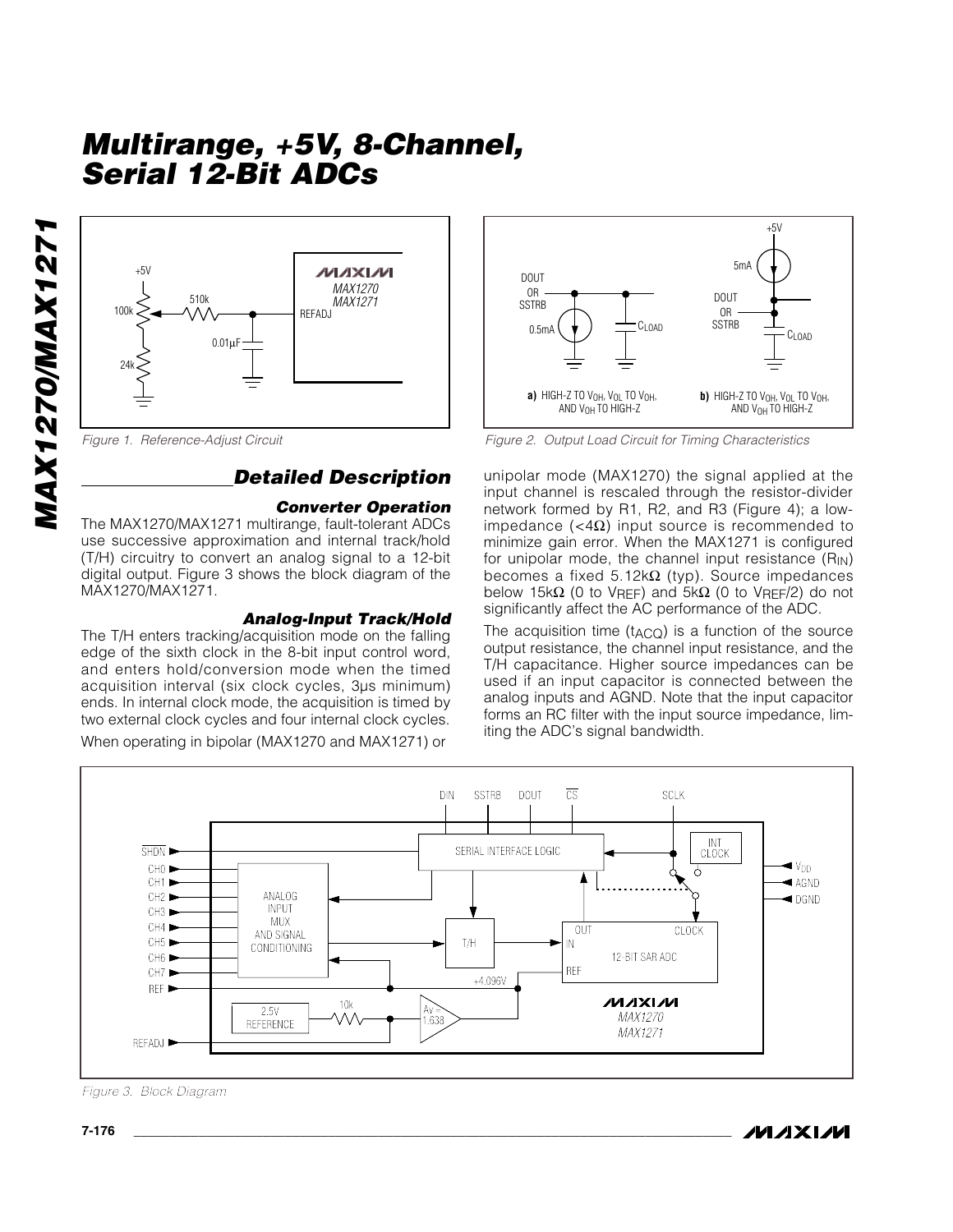#### *Input Bandwidth*

The ADC's input small-signal bandwidth depends on the selected input range and varies from 1.5MHz to 5MHz (see *Electrical Characteristics*). The MAX1270/ MAX1271 maximum sampling rate is 110ksps. By using undersampling techniques, it is possible to digitize high-speed transient events and measure periodic signals with bandwidths exceeding the ADC's sampling rate.

To avoid high-frequency signals being aliased into the frequency band of interest, anti-aliasing filtering is recommended.

#### *Input Range and Protection*

The MAX1270/MAX1271 have software-selectable input ranges. Each analog input channel can be independently programmed to one of four ranges by setting the appropriate control bits (RNG, BIP) in the control byte (Table 1). The MAX1270 has selectable input ranges extending to ±10V (±VREF **·** 2.441), while the MAX1271 has selectable input ranges extending to ±VREF. Figure 4 shows the equivalent input circuit.

A resistor network on each analog input provides ±16.5V fault protection for all channels. Whether or not the channel is on, this circuit limits the current going into or out of the pin to less than 2mA. This provides an added layer of protection when momentary overvoltages occur at the selected input channel, when a negative signal is applied to the input, and when the device is configured for unipolar mode. The overvoltage protection is active even if the device is in power-down mode or if  $V_{DD} = 0$ .

### *Digital Interface*

The MAX1270/MAX1271 feature a serial interface that is fully compatible with SPI/QSPI and MICROWIRE devices. For SPI/QSPI, set CPOL =  $0$ , CPHA =  $0$  in the SPI control registers of the microcontroller. Figure 5 shows detailed serial interface timing information. Refer to Table 1 for programming the input control byte.



*Figure 4. Equivalent Input Circuit*



*Figure 5. Detailed Serial-Interface Timing*

/W AXI/W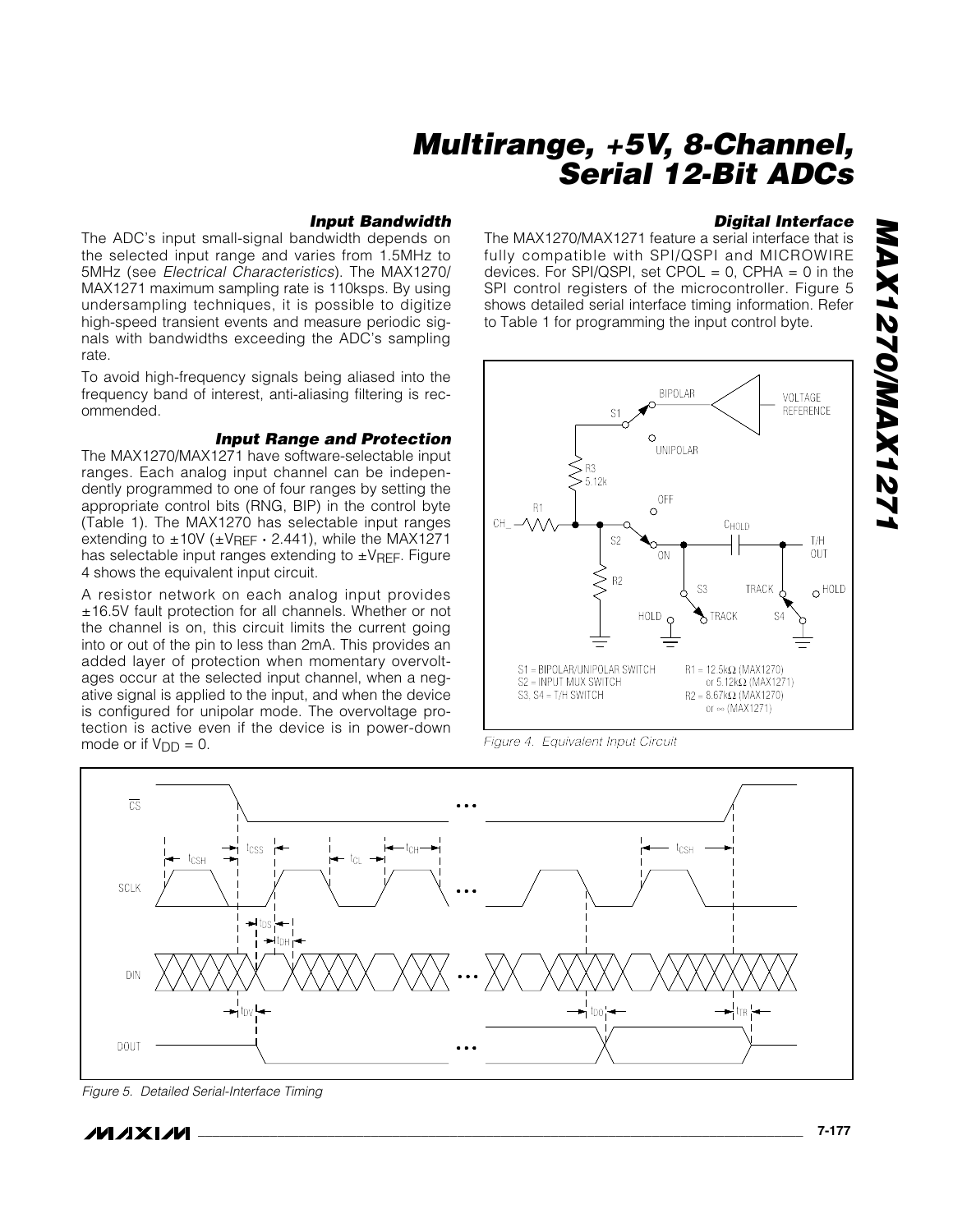### **Table 1. Control-Byte Format**

| Bit 6                      | Bit 5                                                                                     | Bit 4              | Bit 3      | Bit 2                                        | Bit 1           | Bit 0<br>(LSB)              |
|----------------------------|-------------------------------------------------------------------------------------------|--------------------|------------|----------------------------------------------|-----------------|-----------------------------|
| SEL <sub>2</sub>           | SEL <sub>1</sub>                                                                          | <b>SELO</b>        | <b>RNG</b> | <b>BIP</b>                                   | PD <sub>1</sub> | P <sub>D</sub> <sub>0</sub> |
|                            |                                                                                           |                    |            |                                              |                 |                             |
| <b>NAME</b>                |                                                                                           | <b>DESCRIPTION</b> |            |                                              |                 |                             |
| <b>START</b>               | First logic "1" after $\overline{CS}$ goes low defines the beginning of the control byte. |                    |            |                                              |                 |                             |
| SEL2, SEL1,<br><b>SELO</b> | These three bits select the desired "on" channel (Table 2).                               |                    |            |                                              |                 |                             |
| <b>RNG</b>                 | Selects the full-scale input voltage range (Table 3).                                     |                    |            |                                              |                 |                             |
| <b>BIP</b>                 | Selects unipolar or bipolar conversion mode (Table 3).                                    |                    |            |                                              |                 |                             |
| PD1, PD0                   |                                                                                           |                    |            |                                              |                 |                             |
|                            |                                                                                           |                    |            | Select clock and power-down modes (Table 4). |                 |                             |

## **Table 2. Channel Selection**

| SEL <sub>2</sub> | SEL <sub>1</sub> | <b>SEL0</b> | <b>CHANNEL</b>  |
|------------------|------------------|-------------|-----------------|
|                  |                  |             | CH <sub>0</sub> |
|                  |                  |             | CH <sub>1</sub> |
|                  |                  | ∩           | CH <sub>2</sub> |
|                  |                  |             | CH <sub>3</sub> |
|                  |                  |             | CH4             |
|                  |                  |             | CH <sub>5</sub> |
|                  |                  |             | CH <sub>6</sub> |
|                  |                  |             | CH <sub>7</sub> |

### **Table 4. Power Down and Clock Selection**

| PD <sub>1</sub> | PD <sub>0</sub> | <b>MODE</b>                                                |
|-----------------|-----------------|------------------------------------------------------------|
|                 |                 | Normal Operation (always on),<br>Internal Clock Mode       |
|                 |                 | Normal Operation (always on),<br>External Clock Mode       |
|                 |                 | Standby Power-Down Mode (STBYPD),<br>Clock Mode Unaffected |
|                 |                 | Full Power-Down Mode (FULLPD),<br>Clock Mode Unaffected    |

# **Table 3. Range and Polarity Selection for MAX1270/MAX1271**<br>RANGE AND POLARITY SELECTION FOR MAX1270

| <b>INPUT RANGE</b>                              | <b>RNG</b> | <b>BIP</b> | <b>NEGATIVE</b><br><b>FULL SCALE</b> | <b>ZERO SCALE (V)</b> | <b>FULL SCALE</b>               |  |
|-------------------------------------------------|------------|------------|--------------------------------------|-----------------------|---------------------------------|--|
| $0$ to $5V$                                     | $\Omega$   | $\Omega$   |                                      | O                     | $V_{REF}$ . 1.2207              |  |
| 0 to 10V                                        |            | $\Omega$   |                                      | $\Omega$              | $V_{\text{RFF}}$ $\cdot$ 2.4414 |  |
| ±5V                                             | $\Omega$   |            | $-V$ REF $\cdot$ 1.2207              | $\Omega$              | $V_{\text{RFF}} \cdot 1.2207$   |  |
| ±10V                                            |            |            | $-V$ RFF $\cdot$ 2.4414              | $\Omega$              | $V$ RFF $\cdot$ 2.4414          |  |
| <b>RANGE AND POLARITY SELECTION FOR MAX1271</b> |            |            |                                      |                       |                                 |  |
| <b>INPUT RANGE</b>                              | <b>RNG</b> | <b>BIP</b> | <b>NEGATIVE FULL</b><br><b>SCALE</b> | <b>ZERO SCALE (V)</b> | <b>FULL SCALE</b>               |  |
| 0 to $V_{REF}/2$                                | $\Omega$   | $\Omega$   |                                      | <sup>n</sup>          | V <sub>REF</sub> /2             |  |
| 0 to V <sub>RFF</sub>                           |            | $\Omega$   |                                      | $\Omega$              | <b>V<sub>REF</sub></b>          |  |
| $\pm$ VREF/2                                    | $\Omega$   |            | $-V$ REF $/2$                        | $\Omega$              | V <sub>REF</sub> /2             |  |
| $\pm$ VREF                                      |            |            | $-V$ REF                             | $\Omega$              | <b>VREF</b>                     |  |

٦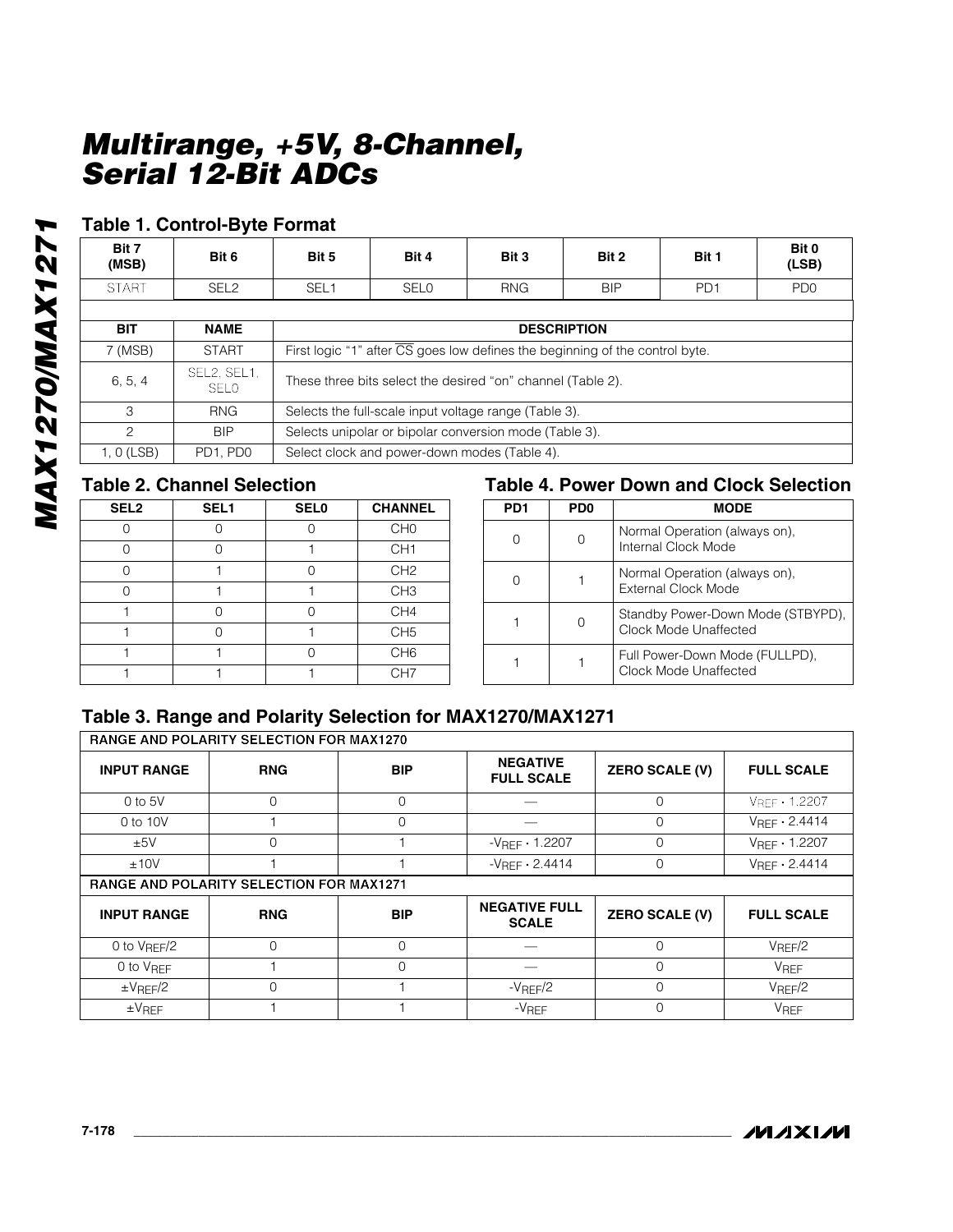#### *Input Data Format*

Input data (control byte) is clocked in at DIN at the rising edge of SCLK.  $\overline{CS}$  enables communication with the  $MAX1270/MAX1271$ . After  $\overline{CS}$  falls, the first arriving logic "1" bit represents the start bit (MSB) of the input control byte. The start bit is defined as:

The first high bit clocked into DIN with CS low anytime the converter is idle; e.g., after  $V_{\text{DD}}$  is applied.

#### OR

The first high bit clocked into DIN after bit 6 (D6) of a conversion in progress is clocked onto DOUT.

#### *Output Data Format*

Output data is clocked out on the falling edge of SCLK at DOUT, MSB first (D11). In unipolar mode, the output is straight binary. For bipolar mode, the output is two'scomplement binary. For output binary codes, refer to the *Transfer Function* section.

#### *How to Start a Conversion*

The MAX1270/MAX1271 use either an external serial clock or the internal clock to complete an acquisition and perform a conversion. In both clock modes, the external clock shifts data in and out. Refer to Table 4 for programming clock modes.

The falling edge of  $\overline{CS}$  does not start a conversion on the MAX1270/MAX1271; a control byte is required for each conversion. Acquisition starts after the sixth bit is programmed in the input control byte. Conversion starts when the acquisition time, six clock cycles, expires.

Keep  $\overline{CS}$  low during successive conversions. If a startbit is received after  $\overline{\text{CS}}$  transitions from high to low, but before the output bit 6 (D6) becomes available, the current conversion will terminate and a new conversion will begin.

#### *External Clock Mode (PD1 = 0, PD0 = 1)*

In external clock mode, the clock shifts data in and out of the MAX1270/MAX1271 and controls the acquisition and conversion timings. When acquisition is done, SSTRB pulses high for one clock cycle and conversion begins. Successive-approximation bit decisions appear at DOUT on each of the next 12 SCLK falling edges (Figure 6). Additional SCLK falling edges will result in zeros appearing at DOUT. Figure 7 shows the SSTRB timing in external clock mode.

SSTRB and DOUT go into a high-impedance state when  $\overline{CS}$  goes high; after the next  $\overline{CS}$  falling edge, SSTRB and DOUT will output a logic low.

The conversion must be completed in some minimum time, or droop on the sample-and-hold capacitors may degrade conversion results. Use internal clock mode if the clock period exceeds 10µs, or if serial-clock interruptions could cause the conversion interval to exceed 120µs. The fastest the MAX1270/MAX1271 can run is 18 clocks per conversion in external clock mode, and with a clock rate of 2MHz, the maximum sampling rate is 111 ksps (Figure 8). In order to achieve maximum throughput, keep  $\overline{CS}$  low, use external clock mode with a continuous SCLK, and start the following control byte after bit 6 (D6) of the conversion in progress is clocked onto DOUT.

If  $\overline{CS}$  is low and SCLK is continuous, guarantee a start bit by first clocking in 18 zeros.



*Figure 6. External Clock Mode, 25 Clocks/Conversion Timing*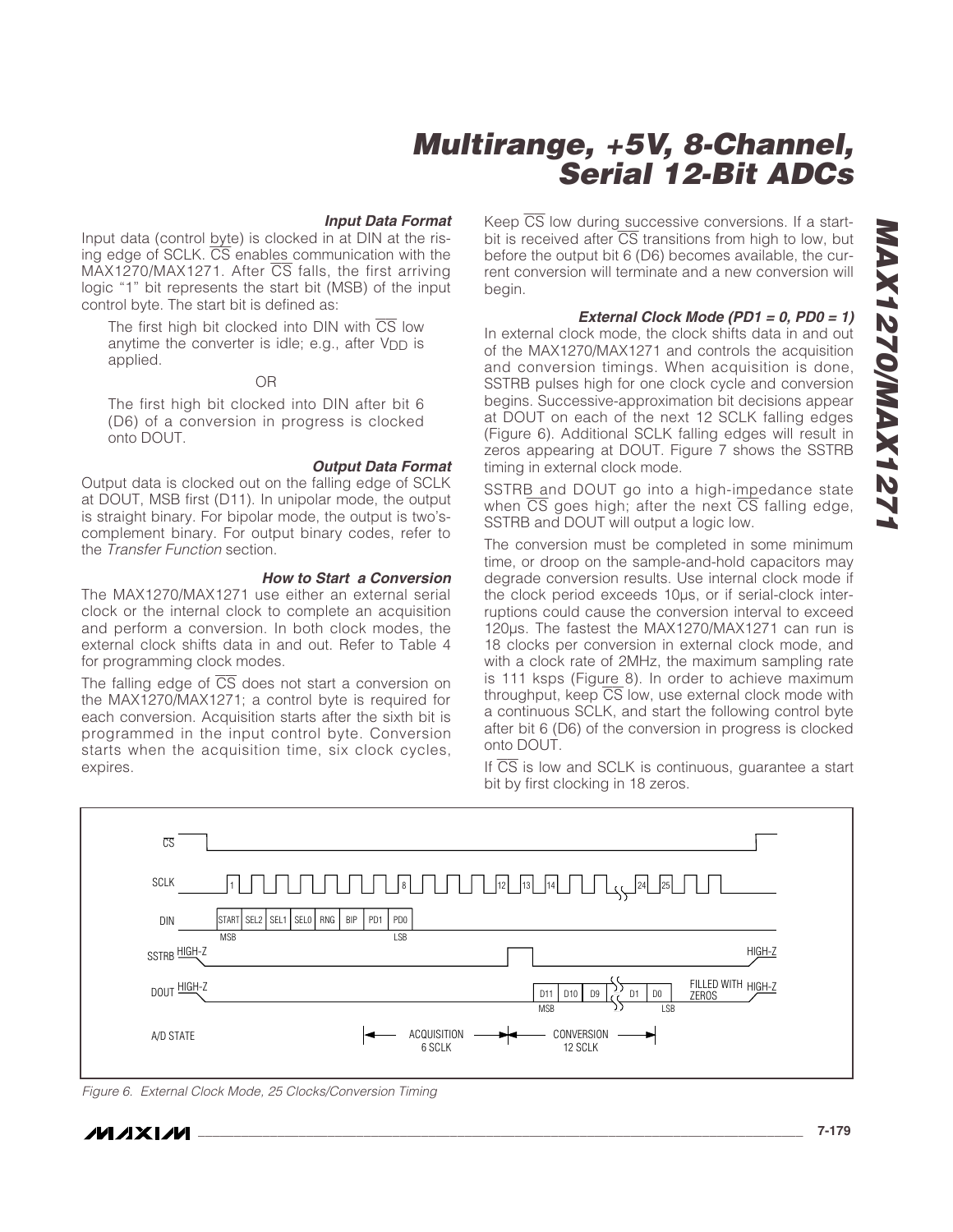

*Figure 7. External Clock Mode SSTRB Detailed Timing*



*Figure 8. External Clock Mode, 18 Clocks/Conversion Timing*

#### *Internal Clock Mode (PD1 = 0, PD0 = 0)*

In internal clock mode, the MAX1270/MAX1271 generate their conversion clock internally. This frees the microprocessor from the burden of running the acquisition and the SAR conversion clock, and allows the conversion results to be read back at the processor's convenience, at any clock rate from 0 to typically 10MHz.

SSTRB goes low after the falling edge of the last bit (PD0) of the control byte has been shifted in, and returns high when the conversion is complete. Acquisition is completed and conversion begins on the falling edge of the 4th internal clock pulse after the control byte; conversion ends on the falling edge of the

16th internal clock pulse (12 internal clock cycle pulses are used for conversion). SSTRB will remain low for a maximum of 15µs, during which time SCLK should remain low for best noise performance. An internal register stores data while the conversion is in progress. The MSB of the result byte (D11) is present at DOUT starting at the falling edge of the last internal clock of conversion. Successive falling edges of SCLK will shift the remaining data out of this register (Figure 9). Additional SCLK edges will result in zeros on DOUT.

When internal clock mode is selected, SSTRB does not go into a high-impedance state when  $\overline{CS}$  goes high. Pulling  $\overline{CS}$  high prevents data from being clocked in and three-states DOUT, but does not adversely affect a

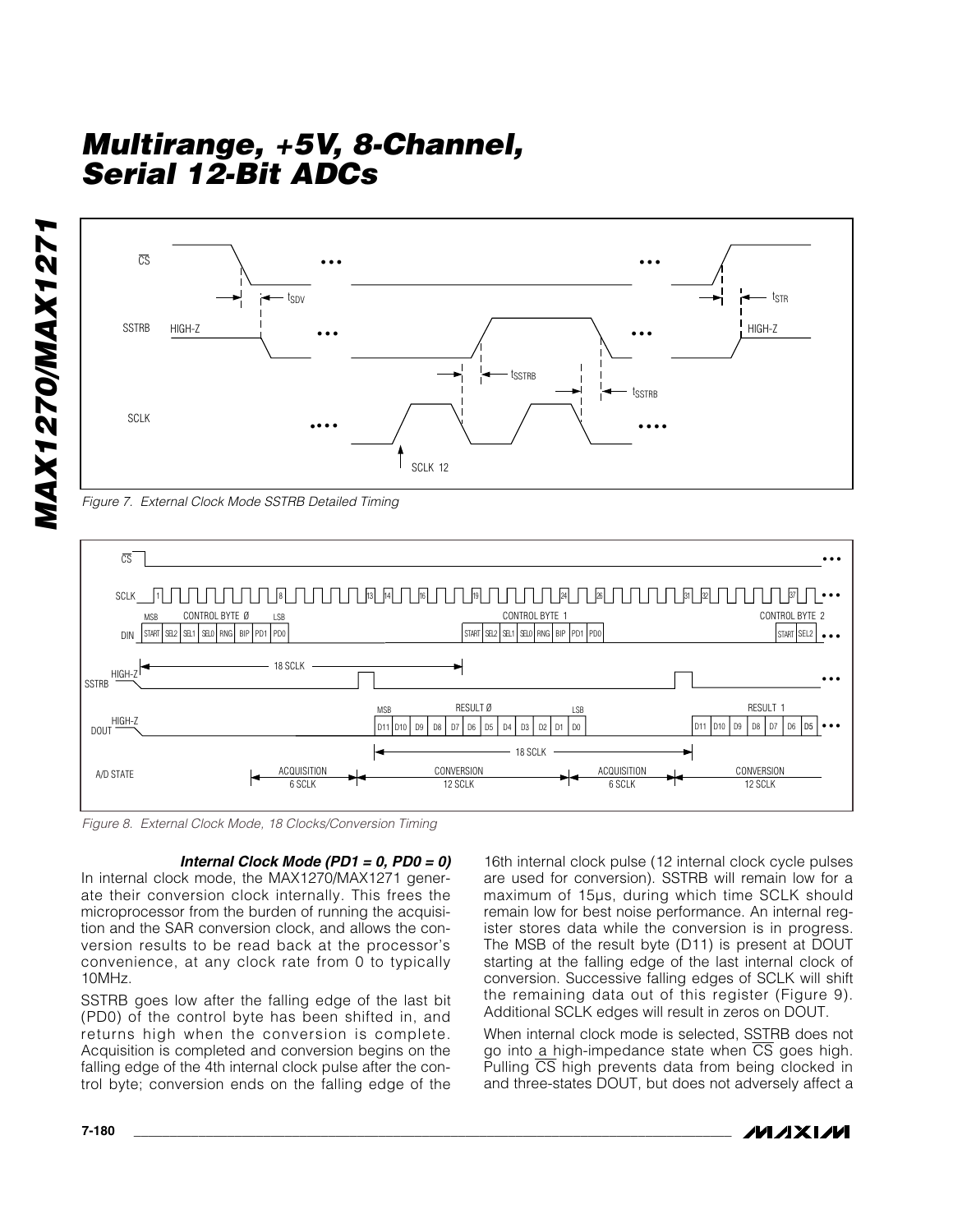

*Figure 9. Internal Clock Mode, 20 SCLK/Conversion Timing*



*Figure 10. Internal Clock Mode SSTRB Detailed Timing*

conversion in progress. Figure 10 shows the SSTRB timing in internal clock mode.

Internal clock mode conversions can be completed with 13 external clocks per conversion but require a waiting period of 15µs for the conversion to be completed (Figure 11).

Most microcontrollers require that conversions occur in multiples of 8 SCLK clock cycles; 16 clock cycles per conversion, as shown in Figure 12, will typically be the most convenient way for a microcontroller to drive the MAX1270/MAX1271.

### *Applications Information*

#### *Power-On Reset*

The MAX1270/MAX1271 power up in normal operation (all internal circuitry active) and internal clock mode, waiting for a start bit. The contents of the output data register are cleared at power-up.

#### *Internal or External Reference*

The MAX1270/MAX1271 operate with either an internal or external reference. An external reference is connected to either REF or REFADJ (Figure 13). The REFADJ internal buffer gain is trimmed to 1.638V to provide 4.096V at REF from a 2.5V reference.

*MAX1270/MAX1271*

**ASTANO/DINAX127**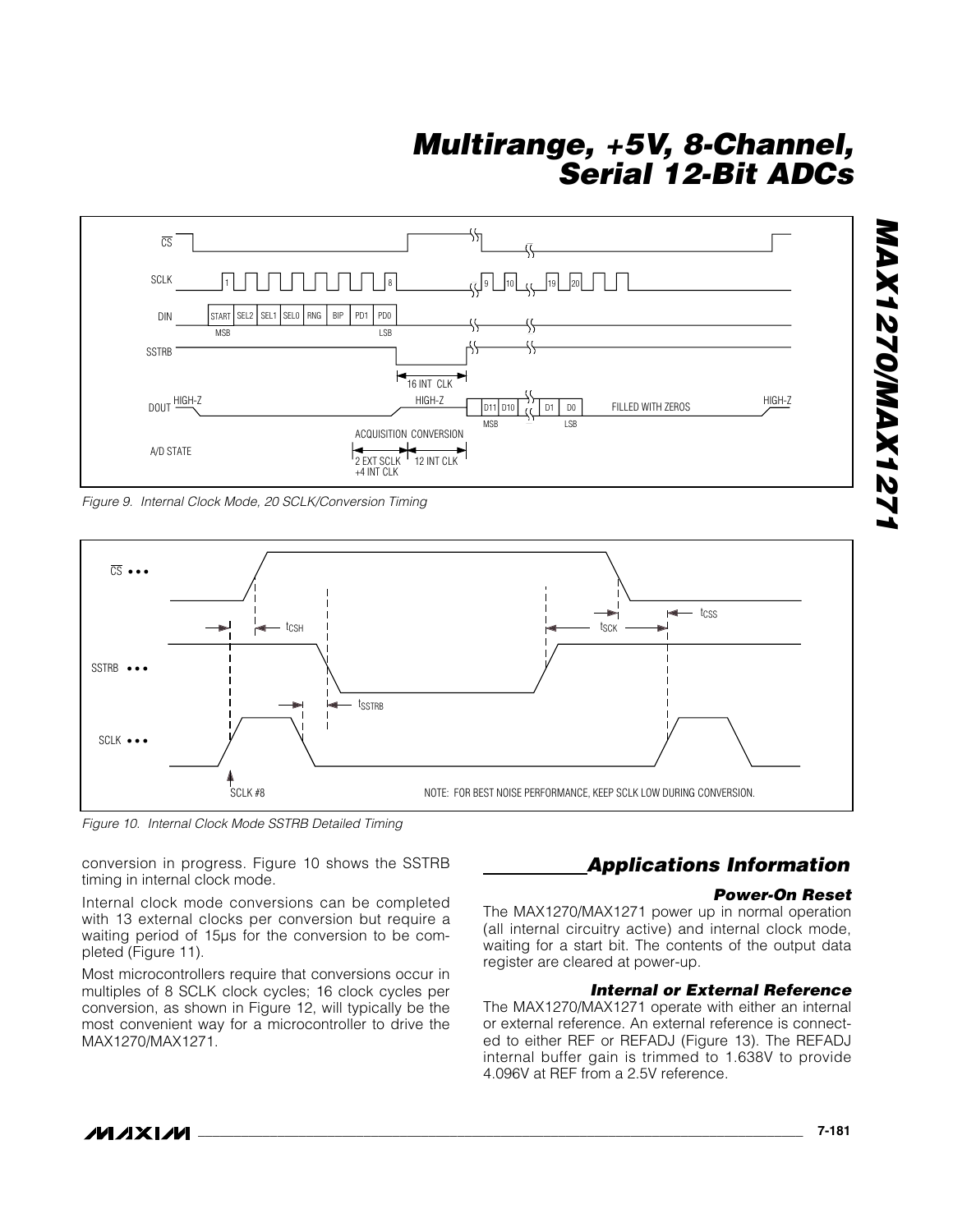

SEL2 SEL1 SEL0 RNG BIP PD1

╺╾╾

16 SCLK



16 SCLK

╺┝┥┽

#### *Internal Reference*

HIGH-Z  $\frac{\text{HIGH-Z}}{\text{D11}}$   $\text{D10}$   $\text{D2}$   $\text{D3}$   $\text{D4}$   $\text{D2}$   $\text{D1}$   $\text{D0}$   $\text{D10}$ 

RESULT Ø

ACQUISITION CONVERSION ACQUISITION CONVERSION

START SEL2 SEL1 SELO RNG BIP PD1 PD0

The internally trimmed 2.50V reference is amplified through the REFADJ buffer to provide 4.096V at REF. Bypass REF with a 4.7µF capacitor to AGND and REFADJ with a 0.01µF capacitor to AGND (Figure 13a). The internal reference voltage is adjustable to  $\pm 1.5\%$ (±65 LSBs) with the reference-adjust circuit of Figure 1.

#### *External Reference*

To use the REF input directly, disable the internal buffer by tying REFADJ to V<sub>DD</sub> (Figure 13b). Using the REFADJ input eliminates the need to buffer the reference externally. When a reference is applied at REFADJ, bypass REFADJ with a 0.01µF capacitor to AGND. Note that when an external reference is applied at REFADJ, the voltage at REF is given by:

VREF = 1.6384 **·** VREFADJ (2.4 < VREF < 4.18)

 $D10$  D9 D8 D7 D6 D5 D4 RESULT 1

(Figure 13c). At REF and REFADJ, the input impedance is a minimum of 10kΩ for DC currents. During conversions, an external reference at REF must be able to deliver 400µA DC load currents and must have an output impedance of 10 $\Omega$  or less. If the reference has higher output impedance or is noisy, bypass REF with a 4.7µF capacitor to AGND as close to the chip as possible.

With an external reference voltage of less than 4.096V at REF or less than 2.5V at REFADJ, the increase in the ratio of RMS noise to the LSB value (full-scale / 4096) results in performance degradation (loss of effective bits).



• • •

• • •

• • •

*MAX1270/MAX1271* **MAX1270/MAX127** 

DIN

SSTRB

A/D STATE IDLE

DOUT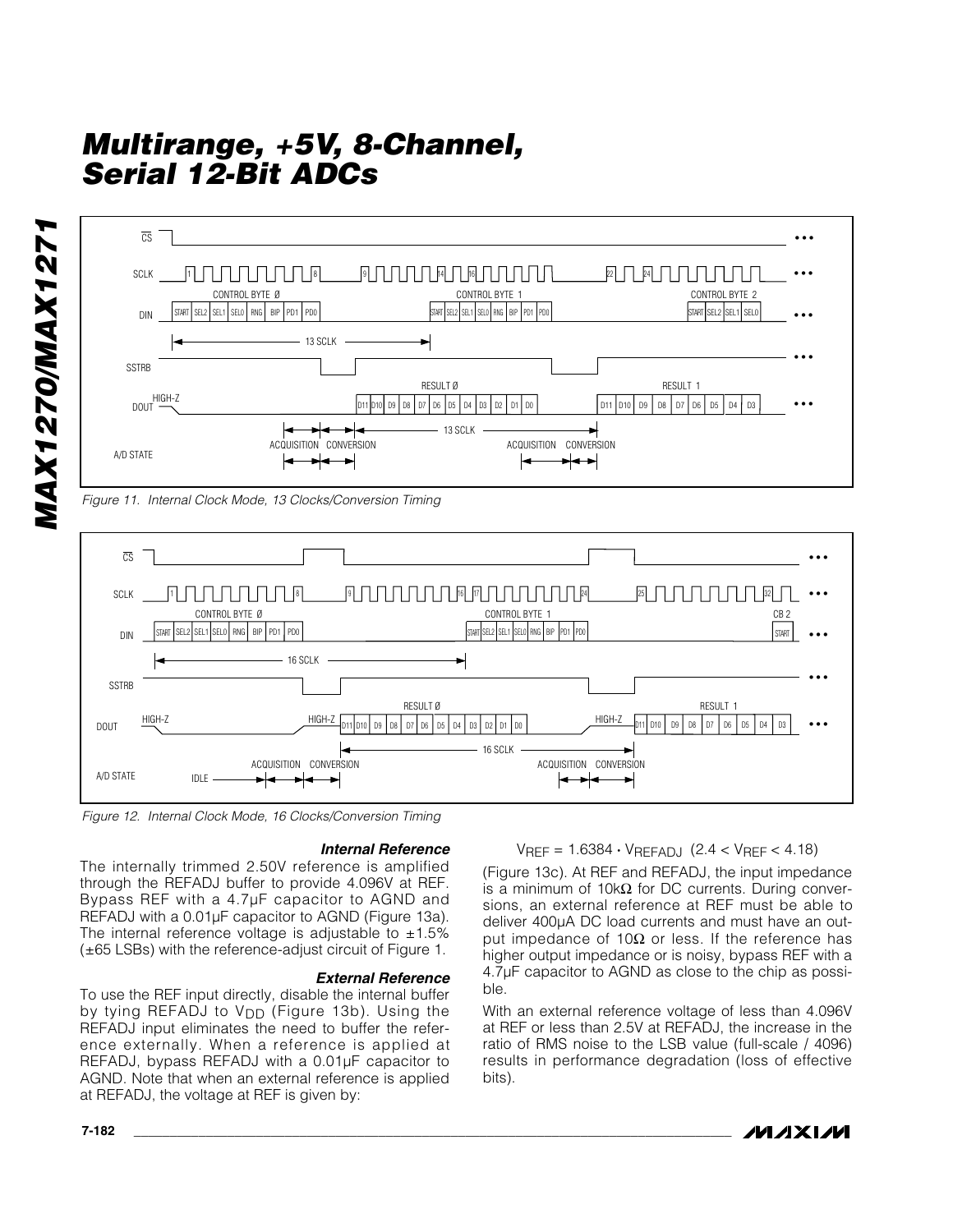### REF **MAXIM**  $\perp$ <sub>4.7µF</sub> *MAX1270* C<sub>REF</sub> *MAX1271*  $Ay = 1.638$ REFADJ 0.01µF 10k  $\Box$ 2.5V

*Figure 13a. Internal Reference*



*Figure 13b. External Reference, Reference at REF*



*Figure 13c. External Reference, Reference at REFADJ*

### *Power-Down Mode*

To save power, configure the converter into low-current shutdown mode between conversions. Two programmable power-down modes are available in addition to a hardware shutdown. Select STBYPD or FULLPD by programming PD0 and PD1 in the input control byte (Table 4). When software power-down is asserted, it becomes effective only after the end of conversion. For example, if the control byte contains  $PD1 = 0$ , then the chip will remain powered up. If  $PDI = 1$ , then the chip will power-down at the end of conversion. In all powerdown modes, the interface remains active and conversion results may be read. Input overvoltage protection is active in all power-down modes.

The first logical 1 on DIN after  $\overline{CS}$  falls is interpreted as a start condition, and powers up the MAX1270/ MAX1271 from a software selected STBYPD or FULLPD condition.

For hardware-controlled power-down (FULLPD), pull SHDN low. When hardware shutdown is asserted, it becomes effective immediately, and any conversion in progress is aborted.

### *Choosing Power-Down Modes*

The bandgap reference and reference buffer remain active in STBYPD mode, maintaining the voltage on the 4.7µF capacitor at REF. This is a "DC" state that does not degrade after power-down of any duration.

In FULLPD mode, only the bandgap reference is active. Connect a 33µF capacitor between REF and AGND to maintain the reference voltage between conversions and to reduce transients when the buffer is enabled and disabled. Throughput rates down to 1ksps can be achieved without allotting extra acquisition time for reference recovery prior to conversion. This allows conversion to begin immediately after power-up. If the discharge of the REF capacitor during FULLPD exceeds the desired limits for accuracy (less than a fraction of an LSB), run a STBYPD power-down cycle prior to starting conversions. Take into account that the reference buffer recharges the bypass capacitor at an 80mV/ms slew rate, and add 50µs for settling time.

### *Auto-Shutdown*

Selecting STBYPD on every conversion automatically shuts down the MAX1270/MAX1271 after each conversion without requiring any start-up time on the next conversion.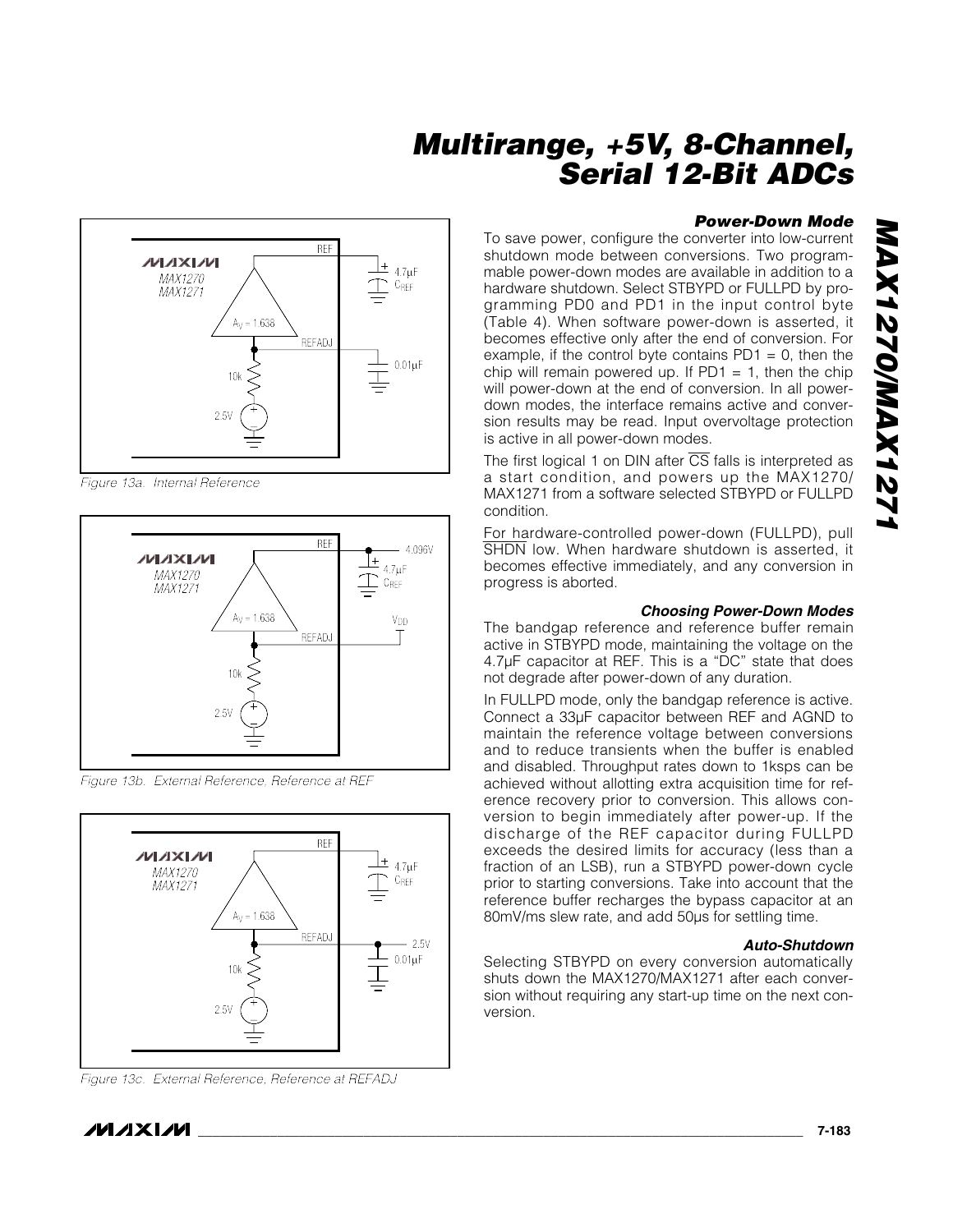

*Figure 14a. Unipolar Transfer Function*

#### *Transfer Function*

Output data coding for the MAX1270/MAX1271 is binary in unipolar mode with  $1LSB = (FS / 4096)$  and two's complement binary in bipolar mode with  $1LSB = [(2 \cdot$ | FS | ) / 4096]. Code transitions occur halfway between successive-integer LSB values. Figures 14a and 14b show the input/output (I/O) transfer functions for unipolar and bipolar operations, respectively. For full-scale values, refer to Table 3.

#### *Layout, Grounding, and Bypassing*

Careful printed circuit board layout is essential for best system performance. Use a ground plane for best performance. To reduce crosstalk and noise injection, keep analog and digital signals separate. Connect analog grounds and DGND in a star configuration to AGND. For noise-free operation, ensure the ground return from AGND to the supply ground is low impedance and as short as possible. Connect the logic grounds directly to the supply ground. Bypass V<sub>DD</sub> with 0.1µF and 4.7µF capacitors to AGND to minimize highand low-frequency fluctuations. If the supply is excessively noisy, connect a  $5\Omega$  resistor between the supply and V<sub>DD</sub>, as shown in Figure 15.



*Figure 14b. Bipolar Transfer Function*



*Figure 15. Power-Supply Grounding Connections*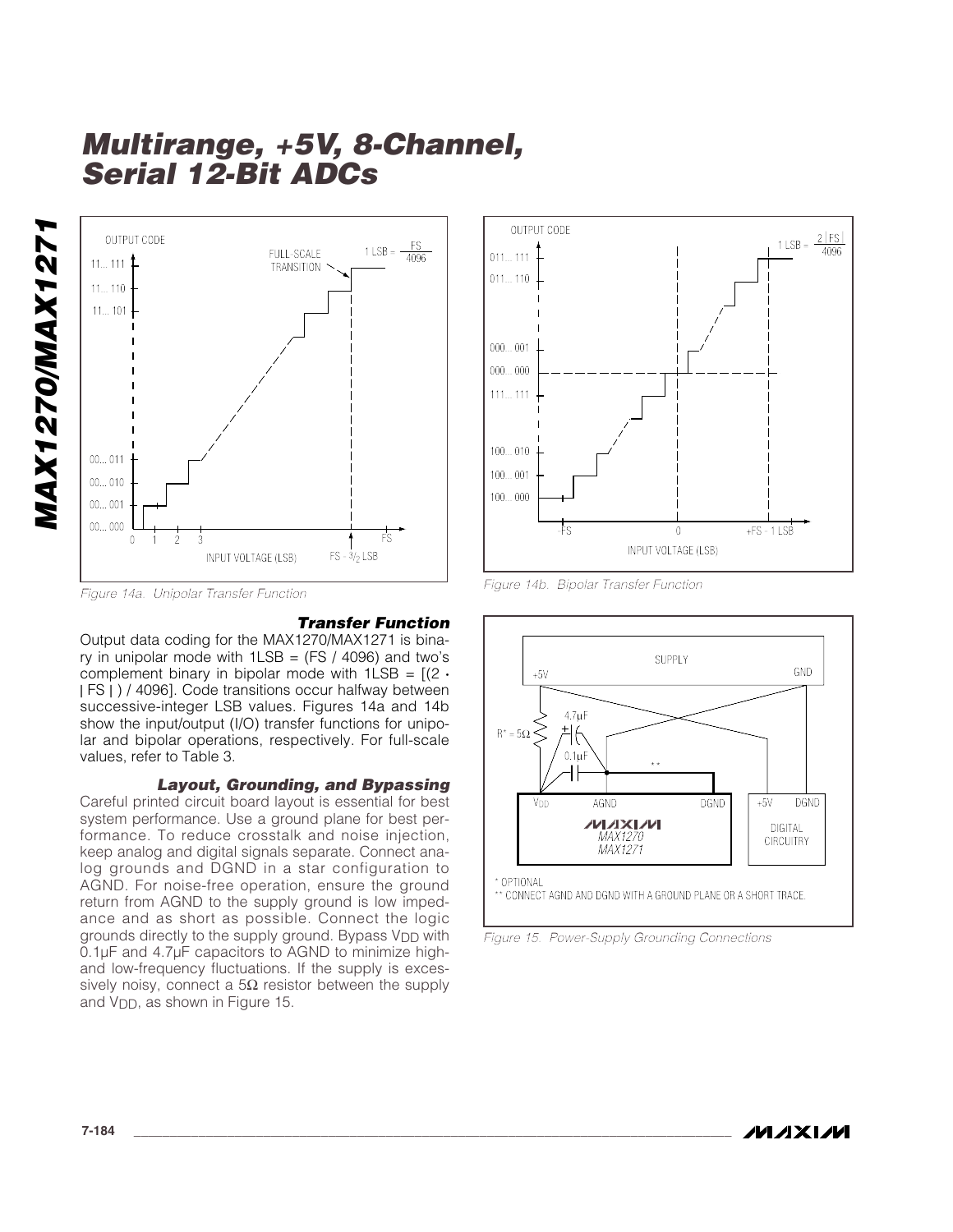### *Pin Configurations*



## *Ordering Information (continued) Chip Information*

| <b>PART</b> | TEMP.<br><b>RANGE</b>              | <b>PIN-PACKAGE</b>    | INL<br>(LSB) |
|-------------|------------------------------------|-----------------------|--------------|
| MAX1270AENG | $-40^{\circ}$ C to $+85^{\circ}$ C | 24 Narrow Plastic DIP | ±1/2         |
| MAX1270BENG | $-40^{\circ}$ C to $+85^{\circ}$ C | 24 Narrow Plastic DIP | ±1           |
| MAX1270AEAI | -40°C to +85°C                     | 28 SSOP               | ±1/2         |
| MAX1270BEAI | -40°C to +85°C                     | 28 SSOP               | ±1           |
| MAX1271ACNG | $0^{\circ}$ C to $+70^{\circ}$ C   | 24 Narrow Plastic DIP | ±1/2         |
| MAX1271BCNG | $0^{\circ}$ C to $+70^{\circ}$ C   | 24 Narrow Plastic DIP | ±1           |
| MAX1271ACAI | $0^{\circ}$ C to $+70^{\circ}$ C   | 28 SSOP               | ±1/2         |
| MAX1271BCAI | $0^{\circ}$ C to $+70^{\circ}$ C   | 28 SSOP               | ±1           |
| MAX1271AENG | $-40^{\circ}$ C to $+85^{\circ}$ C | 24 Narrow Plastic DIP | ±1/2         |
| MAX1271BENG | $-40^{\circ}$ C to $+85^{\circ}$ C | 24 Narrow Plastic DIP | ±1           |
| MAX1271AEAI | -40°C to +85°C                     | 28 SSOP               | ±1/2         |
| MAX1271BEAI | -40°C to +85°C                     | 28 SSOP               | $+1$         |

TRANSISTOR COUNT: 4219 SUBSTRATE CONNECTED TO AGND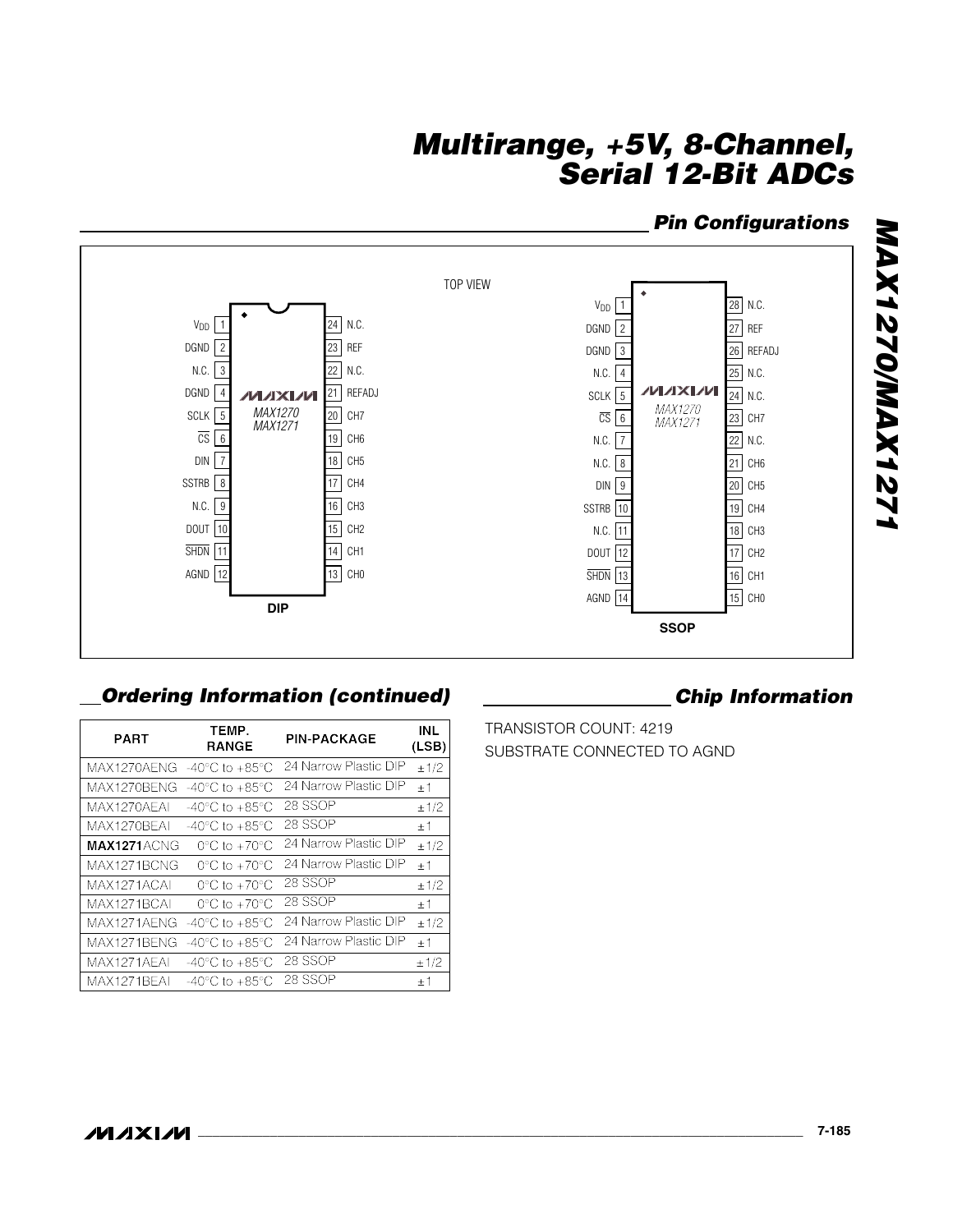### *\_\_\_\_\_\_\_\_\_\_\_\_\_\_\_\_\_\_\_\_\_\_\_\_\_\_\_\_\_\_\_\_\_\_\_\_\_\_\_\_\_\_\_\_\_\_\_\_\_\_\_\_\_\_\_\_Package Information*

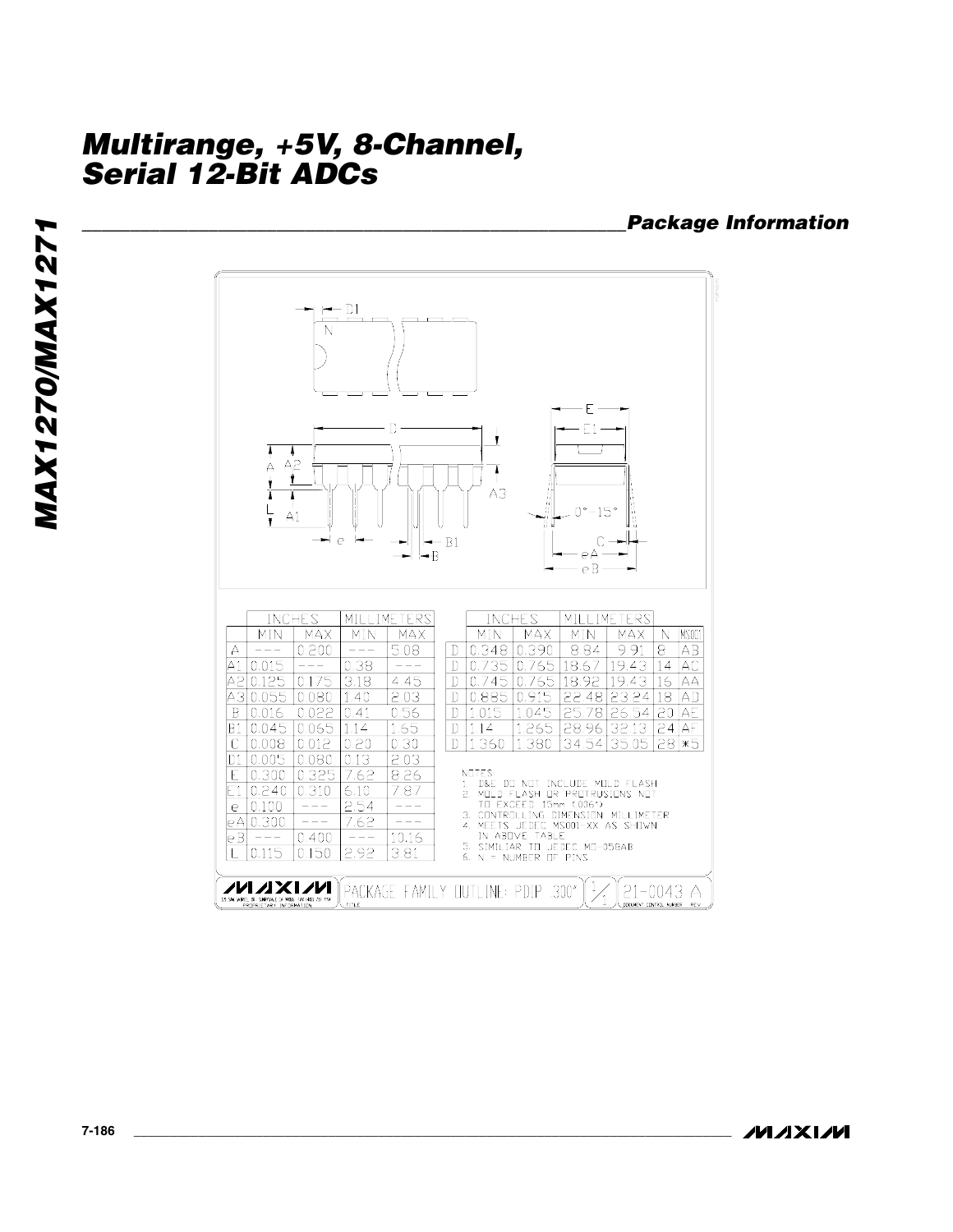## *Package Information (continued)*